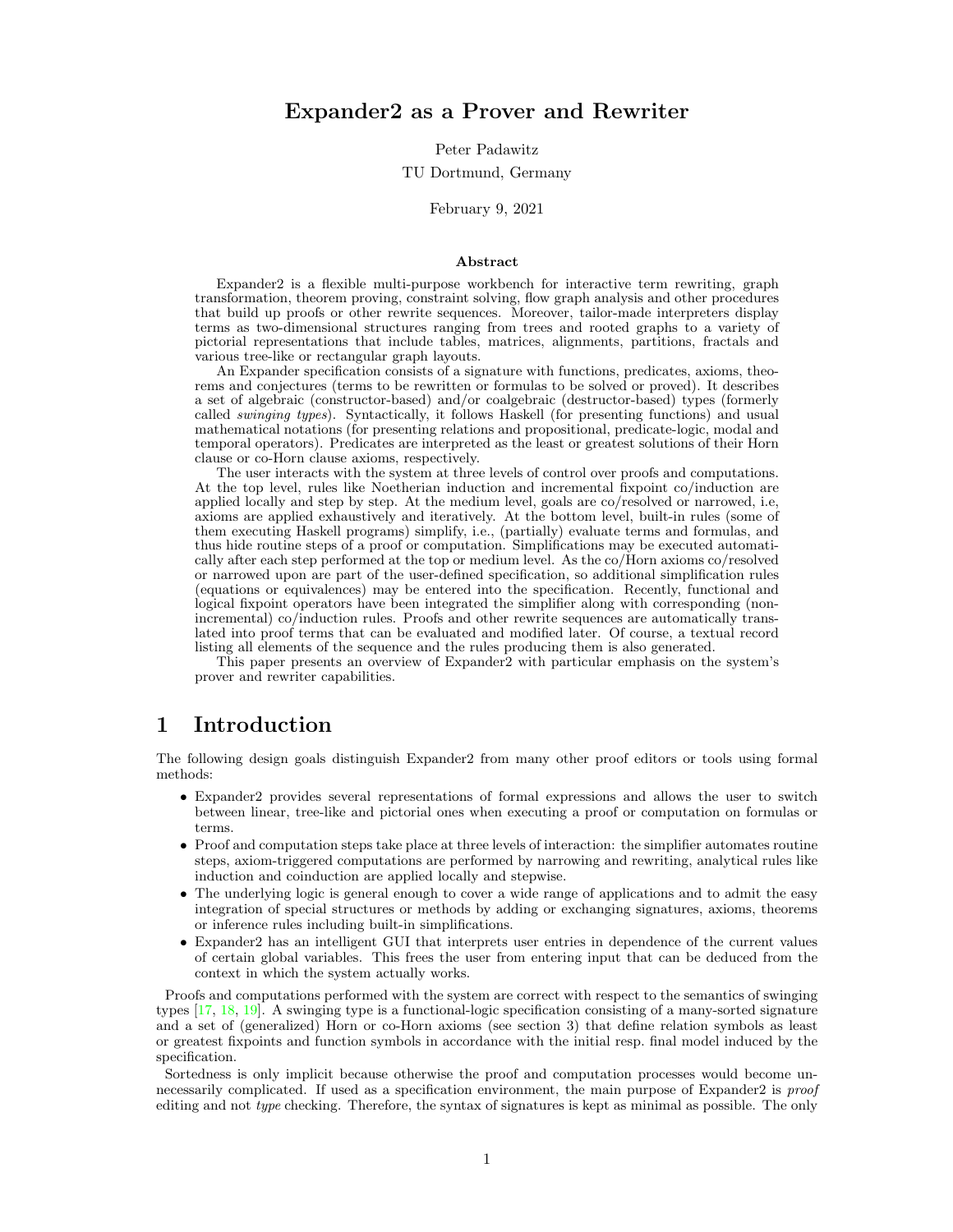explicit distinction between different types is the one between constants on the one hand and functions and relations on the other hand, expressed by the distinction between first-order variables (fovars) and higher-order variables (hovars). Proofs or computations that depend on a finer sort distinction can always be performed by introducing and using suitable membership predicates.

The prover features of Expander2 do not aim at the complete automation of proof processes. Instead, they support natural derivations, which humans can comprehend and thus control easily. Natural deduction avoids skolemization and other extensive normalizations that make formulas unreadable and thus inappropriate for interactive proving. For instance, the simplifier (see Section 5), which turns formulas into equivalent "simplified" ones, prefers implication to negation.

Of course, many conjectures can be proved both comprehensibly and efficiently without any human intervention into the proof process. Such proofs often follow particular schemas and thus may be candidates for derived inference rules. However, proofs of program correctness usually do not fall into this category, especially if induction or coinduction is involved and the original conjecture must be generalized in a particular way.

In fact, the simplifier of Expander2 performs certain normalizations. But they are in compliance with natural deduction and deviate from classical normalizations insofar as, for instance, implications and quantifiers are not eliminated by introducing negations and new signature symbols, respectively. On the contrary, the simplifier eliminates negation symbols by moving them to literal positions and then are removed completely by transforming negated (co)predicates into their complements. Axioms for relations and their complements can be constructed from each other: If  $P$  is a predicate specified by Horn axioms, then these axioms can be transformed systematically into co-Horn axioms for the copredicate not  $P$ , and vice versa. This follows from the fact that relation symbols are interpreted by the least resp. greatest solutions of their axioms provided that these are negation-free and thus induce monotonic consequence operators [\[17,](#page-22-0) [18\]](#page-22-1).

Expander2 has been written in O'Haskell [\[12\]](#page-22-3), an extension of Haskell [\[8\]](#page-22-4) with object-oriented features for reactive programming and a typed interface to Tcl/Tk for developing GUIs. Besides providing a comfortable GUI the overall design goals of Expander2 were to integrate testing, proving and visualizing deductive methods, to admit several degrees of interaction and to keep the system open for extensions or adaptations of individual components to changing demands.

<span id="page-1-0"></span>

### 2 System components

Figure [1.](#page-1-0) Components of Expander2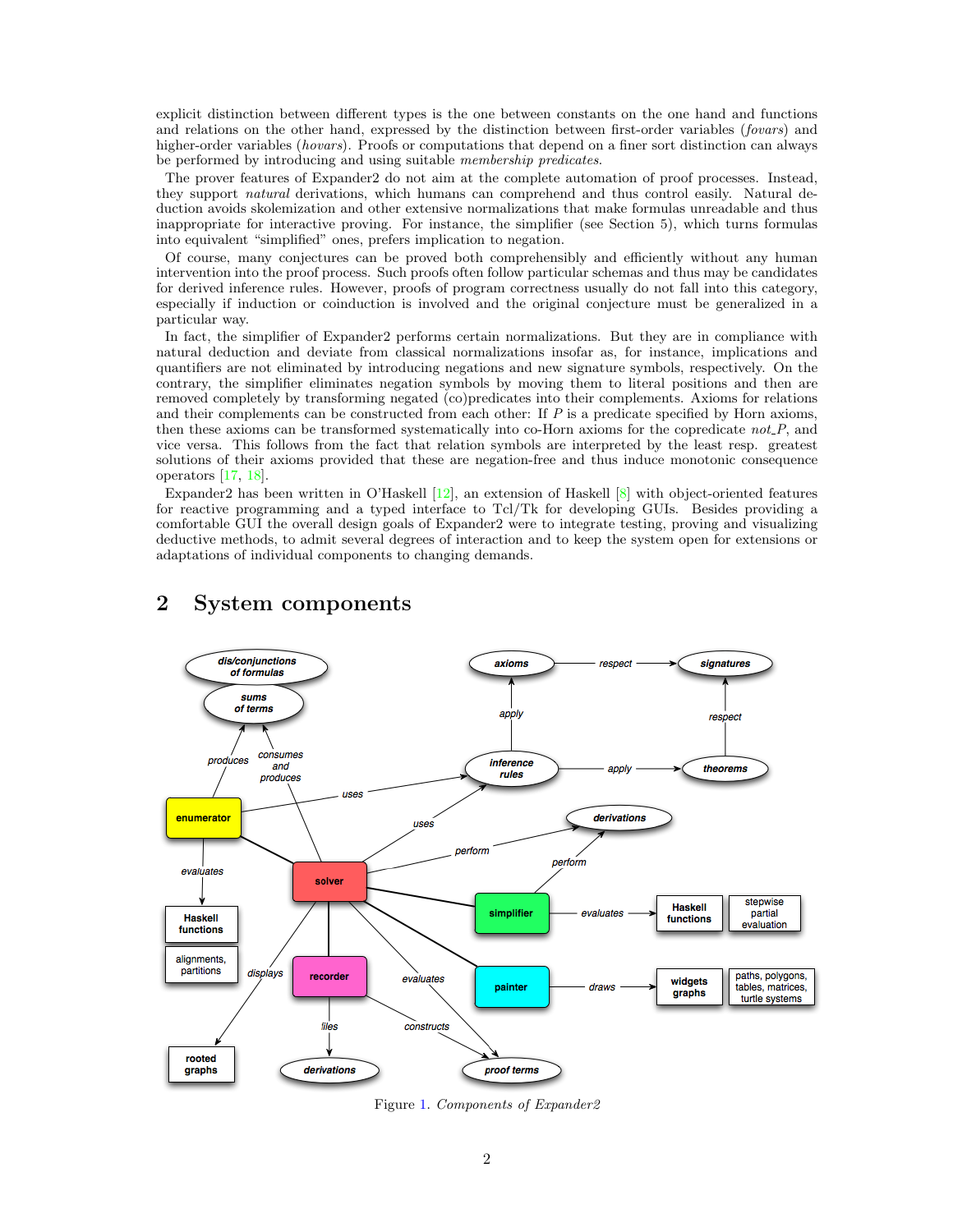The main components of Expander2 are two copies of a solver, a painter, a simplifier an enumerator and a recorder that saves proofs and other computation sequences as well as executable proof terms. As Fig. [1](#page-1-0) indicates, the components work together via several interfaces. For instance, the painter is used for drawing normal forms or solutions produced by the solver.

<span id="page-2-0"></span>

Figure [2.](#page-2-0) The solver window

The solver is accessed via a window for editing and displaying a list of trees that represents a disjunction or conjunction of logical formulas or a sum of algebraic terms (see Fig. [2\)](#page-2-0). By moving the slider below the canvas of the solver window one selects the summand/factor to be shown on the canvas. If the parse text resp. parse tree button is pushed, the linear representation of a term or formula in the solver's text field is translated into an equivalent tree representation on the canvas and vice versa. Both representations are editable. As a linear representation is edited by selecting substrings, the tree representation is edited by selecting subtrees or nodes or redirecting edges.

The painter consists of several widget interpreters from which one is selected and applied to the current trees or parts of them. The resulting pictorial representations are displayed in a painter window. Pictures can be edited in the painter window and completed to widget graphs. Widgets are built up of path, polygon and turtle action constructors that admit the definition of a variety of pictorial representations ranging from tables and matrices via string alignments, piles and partitions to complex fractals generated by turtle systems  $[25]$ . The latter define pictures in terms of sequence of basic actions that a turtle would perform when it draws the picture while moving over the canvas of a window. The turtle works recursively in two ways: it maintains a stack of positions and orientations where it may return to, and it may create trees whose pictorial representations are displayed at its current position.

The solver and its associated painter are fully synchronized: the selection of a tree in the solver window is automatically followed by a selection of the tree's pictorial representation in the painter window and vice versa. Hence rewriting, narrowing and simplification steps can be carried out from either window.

The enumerator provides algorithms that enumerate trees or graphs and pass their results both to the solver and the painter. Currently, two algorithms are available: a generator of all sequence alignments [\[5,](#page-21-0) [22\]](#page-22-6) satisfying constraints that are partly given by axioms, and a generator of all nested partitions of a list with a given length and satisfying constraints given by particular predicates. The painter displays an alignment in the way DNA sequences are usually visualized. A nested partition is displayed as a rectangular dissection of a square where different levels are colored differently.

The user of Expander2 operates on specifications (consisting of signatures and axioms), theorems, substitutions, trees (representing algebraic terms, logical formulas or transition systems to be evaluated, solved, proved, or executed, respectively) via commands selected from the solver's menus (see Fig. [2\)](#page-2-0). Sliders control the layout of a tree. With the slider in the middle of a solver window, one browses among several trees. All these actions yield input for the solver and may modify its state variables. Hence the solver can be regarded as a finite automaton whose actions are triggered not only by user input, but also by the actual system state. Here are the main state variables:

• The current signature consists of symbols denoting *basic specifications* consisting of signatures, axioms, theorems and/or conjectures, predicates interpreted as the least solutions of their (Horn) axioms, copredicates interpreted as the greatest solutions of their (co-Horn) axioms, constructors for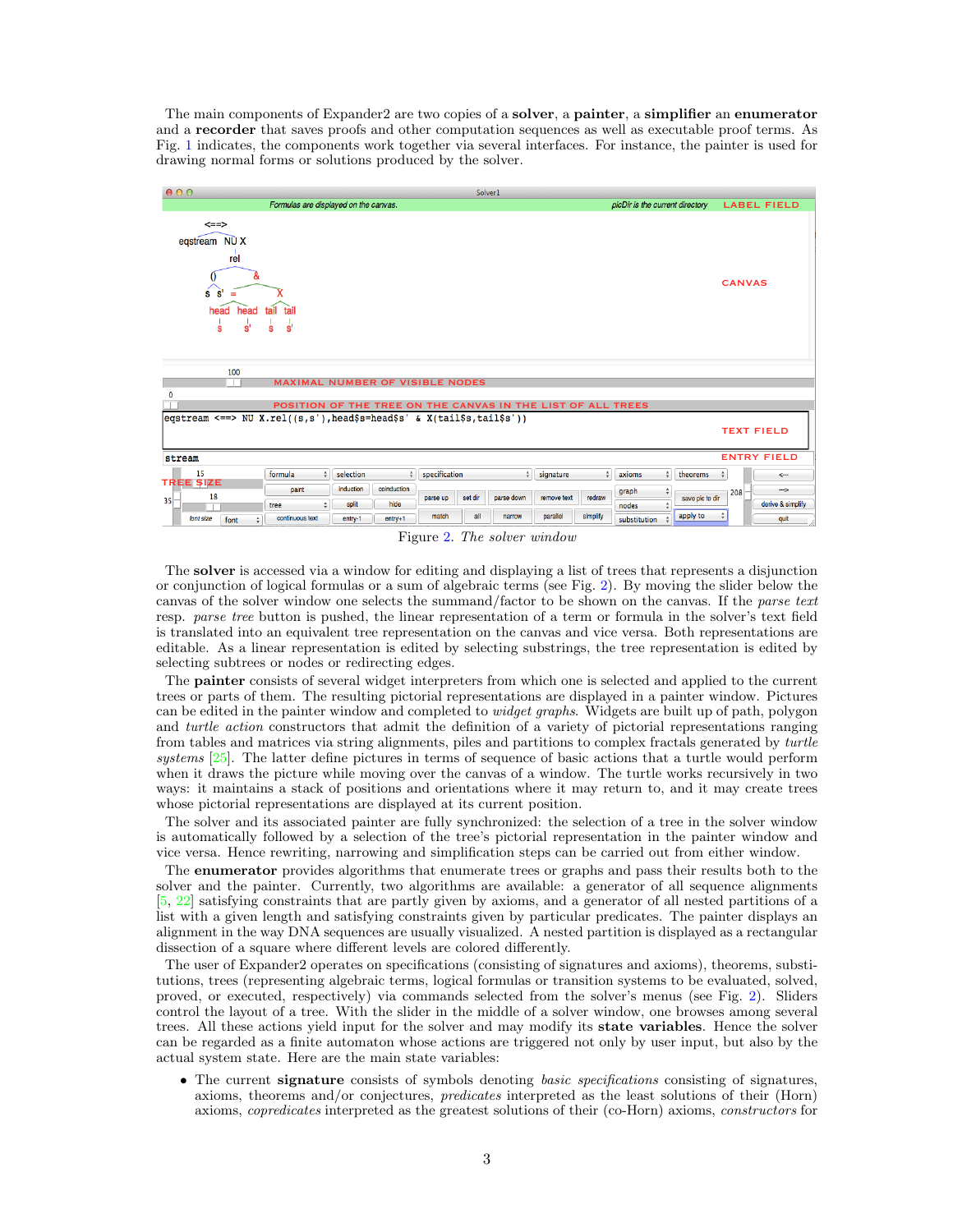building up data, defined functions specified by (Horn) axioms or implemented as Haskell functions called by the simplifier, first-order variables that may be instantiated by terms or formulas, and higher-order variables that may be instantiated by functions or relations. Most built-in signature symbols have the same syntax and semantics as synonymous Haskell functions (see  $[22]$ ).

- The current axioms and theorems are applied to conjectures and build up the top or medium level steps of a computation or proof. Axioms and theorems are applied by narrowing or rewriting. A narrowing/rewriting step starts with unifying/matching a subtree (the redex) with/against an axiom. Narrowing applies (guarded) Horn or co-Horn clauses, rewriting applies only unconditional, but possibly guarded equations. The guard of an axiom is a subformula to be solved before the axiom is applied.
- The widget interpreter **pictEval** recognizes paintable terms or formulas and transforms them into their pictorial representations (see above).
- The current **proof** records the sequence of derivation steps performed since the last initialization of the list of current trees as a list of proof states each of which contains a description of the rule that has been applied at last, the value of treeposs before the rule has been applied, the resulting list of current trees and the resulting values of further state variables. One may browse among the proof states of the list by pushing the  $\leftarrow$  or  $\rightarrow$  button. If you push a button that triggers a proof step, the proof is continued in the state that you have switched to at last, i.e. subsequent states of the original proof are overwritten.
- The current proof term represents the current proof as an executable expression for the purpose of later proof checking. It is built up automatically in parallel to the construction of a derivation and can be saved to a user-defined file. A saved proof term is loaded by writing its name into the entry field and pushing check proof term from file. This action overwrites the current proof term. Starting out from the current tree, the proof represented by the loaded proof term is carried out stepwise by pushing the −→ button. Each click triggers a proof step and the proof term is entered into the text field with the constant POINTER preceding the command that will be executed next. If the entry field contains a positive natural number  $n$ ,  $n$  proof steps are performed sequentially and only the final proof state is displayed. By pushing the  $\leftarrow$  button one goes backwards. If the stop button is pushed, Expander2 leaves the proof check mode, i.e. the not-yet-evaluated part of the proof term is removed and all buttons regain their original function. Whenever the contents of the text field is parsed and thus turned into a new list of current trees, the proof term is initialized with commands that set the current values of all state variables that control the proof.
- The current substitution maps the variables of its domain to terms over the current signature. It is generated, modified and applied by particular commands.
- treeMode indicates whether the list trees of current trees (or other rooted graphs) is a singleton or represents a disjunction or conjunction of formulas or a sum (= disjoint union) of terms. True, False and () are the respective zero elements. The slider between the canvas and the text field of a solver window allows one to browse among the current trees and to select the one to be displayed on the canvas.
- The list **treeposs** consists of the positions of selected subtrees of the actually displayed tree. Subtrees are selected (and moved) by pushing the left mouse button while placing the cursor over their roots.
- varCounter maps a variable x to the maximal index i such that  $x_i$  occurs in the current proof. varCounter is updated when new variables are needed.

Expander2 allows the user to control proofs and computations at three levels of interaction. At the top level, analytic and synthetic inference rules and other syntactic transformations are applied individually and locally to selected subtrees. The rules cover single axiom applications, substitution or unification steps, Noetherian, Hoare, subgoal or fixpoint induction and coinduction. Derivations are correct if, in the case of trees representing terms, their sum is equivalent to the sum of their successors or, in the case of trees representing formulas, their disjunction/conjunction is implied by the disjunction/conjunction of their successors. The underlying models are determined by built-in data types and the least/greatest interpretation of Horn/co-Horn axioms. Incorrect deduction steps are recognized and cause a warning. All proper tree transformations are recorded, be they correct proofs or other transformations.

At the medium level, rewriting and narrowing realize the iterated and exhaustive application of all axioms for the defined functions, predicates and copredicates of the current signature. Rewriting terminates with normal forms, i.e. terms consisting of constructors and variables. Terminating narrowing sequences end up with the formula True, False or solved formulas that represent solutions of the initial formula (see section 3). Since the axioms are functional-logic programs in abstract logical syntax, rewriting and narrowing agree with program execution. Hence the medium level allows one to test such programs, while the inference rules of the top level provide a "tool box" for program verification. In the case of finite data sets, rewriting and narrowing is often sufficient even for program verification. Besides classical relations or deterministic functions, non-deterministic functions (e.g. state transition systems) and "distributed" transition systems like Maude programs [\[10\]](#page-22-7) or algebraic nets [\[27\]](#page-22-8) may also be axiomatized and verified by Expander2. The latter are executed by applying associative-commutative rewriting or narrowing on bag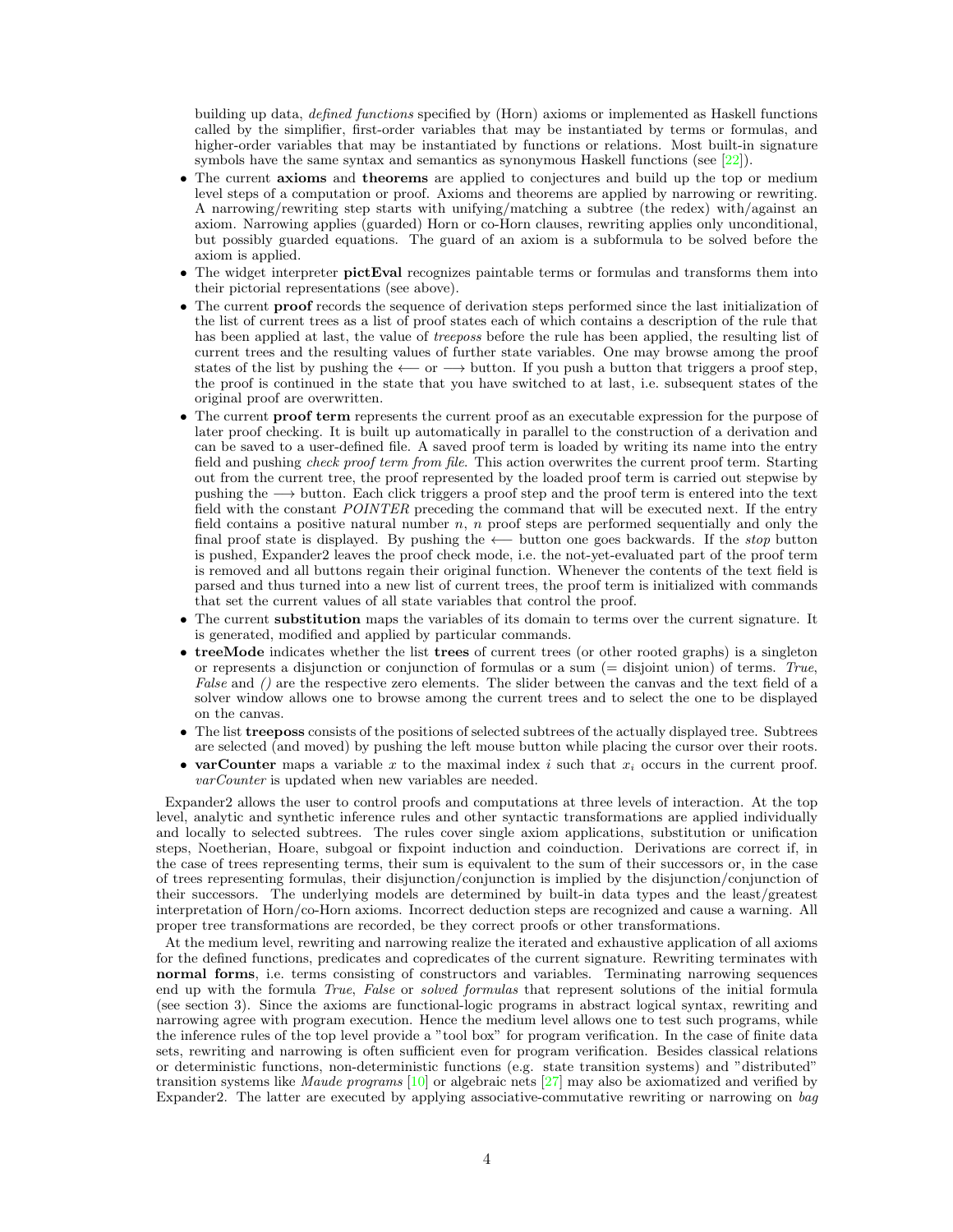terms, i.e. multisets of terms (see section 3).

At the bottom level, built-in Haskell functions simplify or (partially) evaluate terms and formulas and thereby hide most routine steps of proofs and computations. The functions comprise arithmetic, list, bag and set operations, term equivalence and inequivalence and logical simplifications (see section 5). Evaluating a function  $f$  at the medium level means narrowing upon the axioms for  $f$ , Evaluating  $f$  at the bottom level means running a built-in Haskell implementation of f. This allows one to test and debug algorithms and visualize their results. For instance, translators between different representations of Boolean functions were integrated into Expander2 in this way. In addition, an execution of an iterative algorithm can be split into its loop traversals such that intermediate results become visible. Currently, the computation steps of Gaussian equation solving, automata minimization, OBDD optimization, LR parsing, data flow analysis and global model checking can be carried out and displayed.

Section 3 presents the syntax of the axioms and theorems that can be handled by Expander2 and describes how they are applied to terms or formulas and how the applications build up proofs. Section 4 shows how axiom applications are combined to narrowing or rewriting steps. Section 5 goes into the logical details of the simplifier and lists the simplification rules for formulas. Section 6 provides induction, coinduction and other rules that Expander2 offers at the top level of interaction. The correctness of the rules presented in Sections 4, 5 and 6 follows almost immediately from corresponding soundness results given in [\[16,](#page-22-9) [17,](#page-22-0) [18\]](#page-22-1). The concluding section 7 focuses on future work.

### 3 Axioms, theorems, and derivations

Axioms and theorems to be applied in derivations are **Horn clauses**  $((1)-(7))$ , **co-Horn clauses**  $((8)-(12))$ or **tautologies**  $((13)$  and  $(14))$ :

| (1)  | $\{guard \Rightarrow\}$ | $(f(\vec{t})=u)$                                               | $\{\Longleftarrow \text{prem}\}\)$ |
|------|-------------------------|----------------------------------------------------------------|------------------------------------|
| (2)  | ${quard \Rightarrow}$   | $(\overline{t_1}^{\wedge} \ldots ^{\wedge} t_n \rightarrow u)$ | $\{\leftarrow rem\}$               |
| (3)  | ${quard \Rightarrow}$   | $(p(\vec{t})$                                                  | $\{\leftarrow rem\}$               |
| (4)  |                         | $t=u$                                                          | $\{\leftarrow rem\}$               |
| (5)  |                         | q(t)                                                           | $\{\Leftarrow prem\}$              |
| (6)  |                         | $at_1 \wedge \ldots \wedge at_n$                               | $\{\Leftarrow prem\}$              |
| (7)  |                         | $at_1 \vee \ldots \vee at_n$                                   | $\{\leftarrow rem\}$               |
| (8)  | $\{guard \Rightarrow\}$ | (q(t)                                                          | $\implies conc)$                   |
| (9)  |                         | $t = u$                                                        | $\Rightarrow$ conc                 |
| (10) |                         | p(t)                                                           | $\Longrightarrow$ conc             |
| (11) |                         | $at_1 \wedge \ldots \wedge at_n$                               | $\Longrightarrow$ conc             |
| (12) |                         | $at_1 \vee \ldots \vee at_n$                                   | $\Rightarrow$ conc                 |
| (13) |                         | conc                                                           |                                    |
| (14) |                         | $\neg \textit{prem}$                                           |                                    |

Curly brackets enclose optional parts.  $f, p$  and  $q$  denote a defined function, a predicate and a copredicate, respectively, of the current signature. In the case of a higher-order symbol f, p or q,  $(\vec{t})$  may denote a "curried" tuple  $(\vec{t}_1) \dots (\vec{t}_n)$ . Usually,  $at_1, \dots, at_n$  are atoms, but may also be more complex formulas (see section 6).

The underlined terms or atoms are called **anchors**. Each application of a clause to a redex, i.e. a subterm or subformula of the current tree, starts with the search for a most general unifier of the redex and the anchor of the clause. If the unification is successful and the unifier satisfies the guard, then the redex is replaced by the **reduct**, i.e. the instance of prem, u or conc, respectively, by the unifier. Moreover, the reduct is augmented with equations that represent the restriction of the unifier to the redex variables (see section 4). If the current trees are terms, then the reducts must be terms and thus only premise-free, but possibly guarded clauses of the form (1) or (2) can be applied.

A guarded clause is applied only if the instance of the guard by the unifier is solvable. The derived (most general) solution extends the unifier. Guarded axioms are needed for efficiently evaluating ground, i.e. variable-free, formulas. Axioms or theorems used as lemmas in proofs, however, should be unguarded. Otherwise the search for a solution of the guard may block the proof process.

Axioms represent functional-logic programs and thus are of the form  $(1), (2), (3)$  or  $(8)$ . Axioms determine the least/greatest fixpoint model of a specification (see section 1). Theorems are supposed to be valid in this model. Narrowing and rewriting consist of automatic axiom applications (see section 4). Applications of individual axioms are restricted to the top level of interaction (see section 6).

Axiom (2) can be applied to a bag term  $t = u_1 \wedge \ldots \wedge u_m$  if the list  $[t_1, \ldots, t_n]$  unifies with a list  $[u_{i_1},...,u_{i_n}]$  of elements of t such that  $1 \leq i_1 \leq \ldots \leq i_n \leq m$ , the unifier satisfies the guard and t is the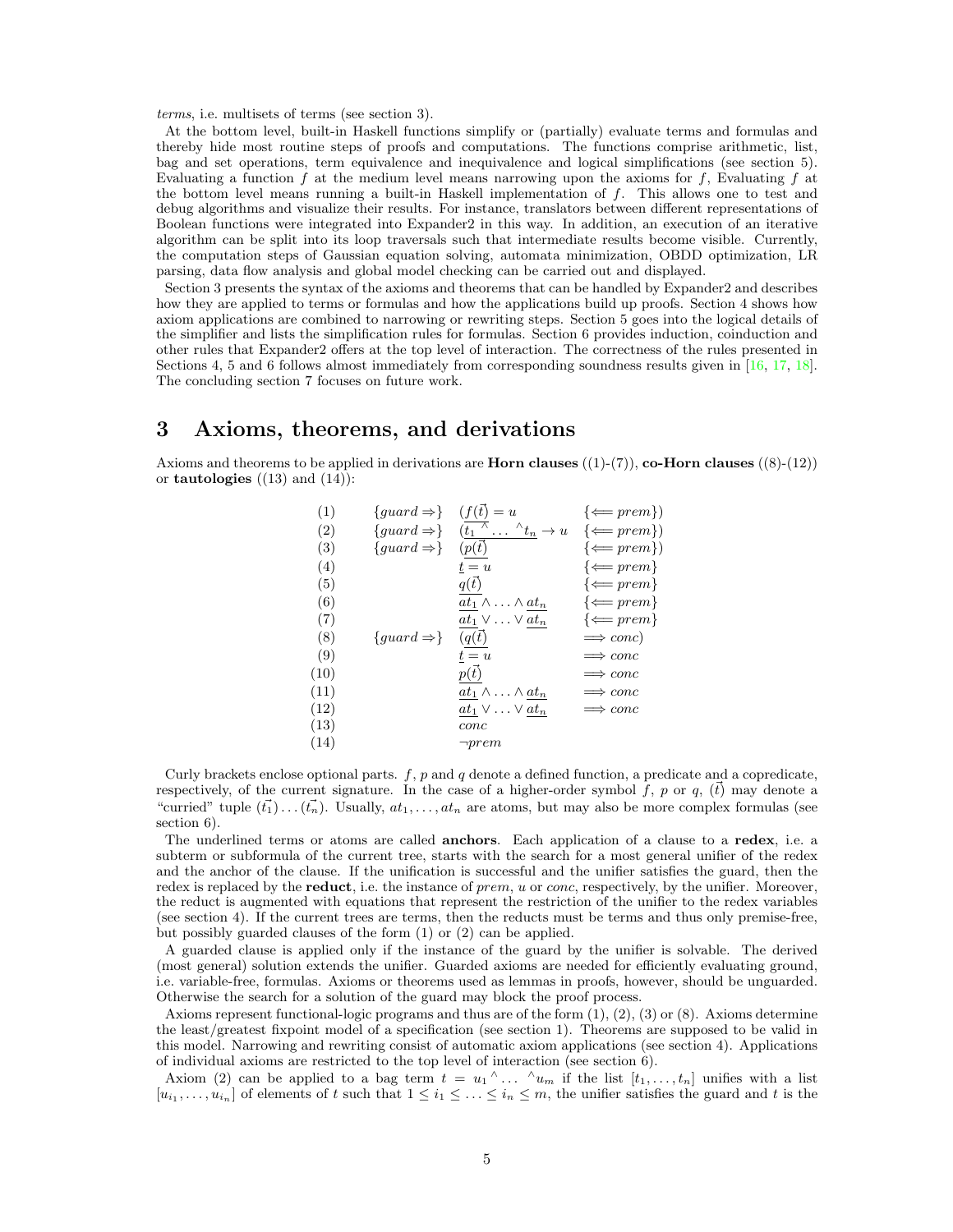left-hand side of a **transitional atom**  $t \to t'$ . This atom is then replaced by the formula

$$
u\sigma^{\wedge}u_{k_1}\sigma^{\wedge}\ldots^{\wedge}u_{k_{m-n}}\sigma=t'\sigma\ \{\wedge\ prem\sigma\}
$$

where  $\{k_1, \ldots, k_{m-n}\} = \{1, \ldots, m\} \setminus \{i_1, \ldots, i_n\}$ . If the application of (2) to t fails, the elements of t are permuted. If after 100 permutations (2) is still inapplicable, the last permutation of a will be returned as result - and yield a new starting point for further attempts to apply  $(2)$ .

For applying a clause of type  $(1)-(5)$  or  $(8)-10$ , select a term/atom at' with positive/negative polarity in the displayed tree such that the leading term/atom at is unifiable with  $a\dot{t}$ ,  $at'$  is replaced by the corresponding instance of prem/conc.

For applying a clause of type (6), (7), (11) or (12), select n subformulas  $at'_1, \ldots, at'_n$  of a disjunction/conjunction  $\varphi$  with positive/negative polarity in the displayed tree such that for all  $1 \leq i \leq n$ , at<sub>i</sub> is unifiable with at'<sub>i</sub>. The summands/factors of  $\varphi$  where  $a t_1, \ldots, a t_n$  are selected from must not contain universal/existential quantifiers or negation or implication symbols.  $at'_1, \ldots, at'_n$  are replaced by the corresponding instance of prem/conc. The resulting summands/factors are combined conjunctively in the case of a Horn clause and disjunctively in the case of a co-Horn clause (see section 6).

For applying a tautology conc or  $\neg\textit{prem}$ , select a formula  $\varphi$  in the displayed tree and push the button selection > specialize. In cases (13) and (14),  $\varphi$  is replaced by  $\forall \vec{z} con c \Rightarrow \varphi$  resp.  $\neg \varphi \Rightarrow \exists \vec{z} prem$  where  $\vec{z}$  consists of the free variables of *conc* resp. prem. The replacement is usually followed by a substitution of  $\vec{z}$  by terms  $\vec{t}$  of  $\varphi$ , i.e.,  $\forall \vec{z} conc \Rightarrow \varphi$  is turned into  $conc[\vec{t}/\vec{z}] \Rightarrow \varphi$ , while  $\neg \varphi \Rightarrow \exists \vec{z} prem$  is turned into  $\neg \varphi \Rightarrow \text{prem}[\vec{t}/\vec{z}].$ 

Example 1 Finite lists are specified with a defined function flatten for flattening lists of lists and a predicate part for generating list partitions:

```
constructs: [] :
defuncts: flatten
preds: part >><br>fovars: x y s s
         fovars: x y s s' s1 p
axioms: part([x],[[x]]) &
          (\text{part}(x:y:s,[x]:p) \leq == \text{part}(y:s,p)) &
          (part(x:y:s,(x:s'):p) \leq == part(y:s,s':p)) &
         flatten[] = [] &
         flatten(s:p) = s++flatten(p) &
         x >> x:s &
          (s \gg s' \iff s = s \gg s1 \& s1 \gg s')
```
Example 2 Streams (infinite lists) are specified with defined functions head, tail and eq, a constant stream blink and, given a Boolean function f, a predicate  $exists(f)$  and a copredicate  $fair(f)$  that check whether  $f$  holds true for some element resp. infinitely many elements of the stream argument:

| species:         | NAT BOOL                                                               |   |
|------------------|------------------------------------------------------------------------|---|
| constructs: [] : |                                                                        |   |
| defuncts:        | head tail eq blink                                                     |   |
| $_{\rm preds}$ : | exists                                                                 |   |
| copreds:         | fair                                                                   |   |
| fovars:          | x y s                                                                  |   |
| hovars:          | f                                                                      |   |
| axioms:          | $head(x:s) = x$                                                        | & |
|                  | $tail(x:s) = s$                                                        | & |
|                  | $head(blink) = 0$                                                      | & |
|                  | $tail(blink) = 1:blink$                                                | & |
|                  | $eq(x)(x) = true$                                                      | & |
|                  | $(x =/- y == > eq(x)(y) = false)$                                      | & |
|                  | $(f(head(s)) = true == > exists(f)(s))$                                | & |
|                  | $(f(head(s)) = false == \ (exists (f)(s) \leq == exists(f)(tail(s))))$ | & |
|                  | $(fair(f)(s) == > exists(f)(s) & fair(f)(tail(s)))$                    |   |
|                  |                                                                        |   |

Example 3 Modal formulas are presented as first- or second-order state predicates (for least fixpoints) and copredicates (for greatest fixpoints). The binary predicate  $\rightarrow$  denotes the underlying labelled transition system:

constructs: a b preds: P true OD Y -> copreds: false OB X

<span id="page-5-0"></span> $1_{\&}$  and | denote conjunction and disjunction, respectively.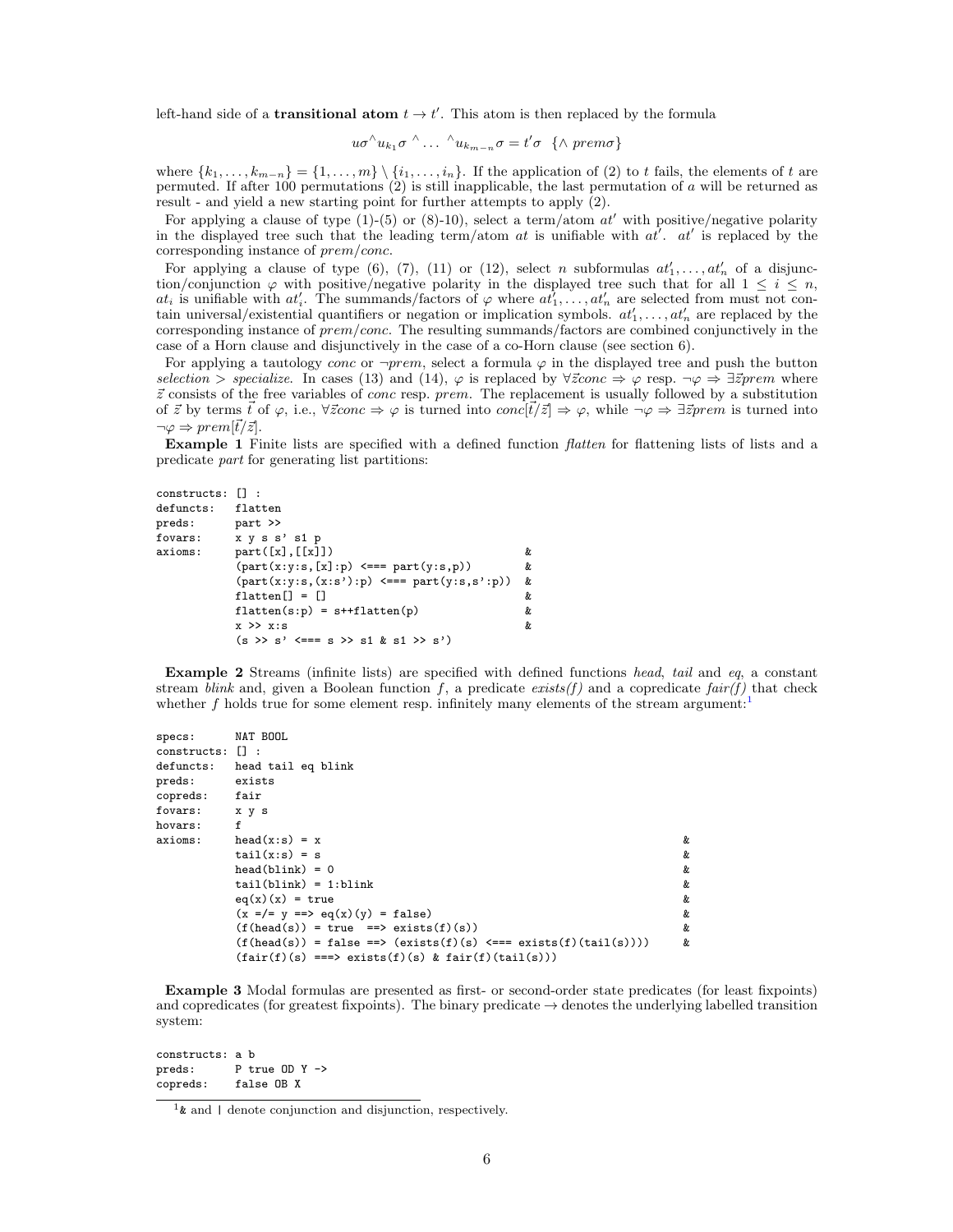| fovars: | x st st'                                                                                                          |   |
|---------|-------------------------------------------------------------------------------------------------------------------|---|
| hovars: | P                                                                                                                 |   |
| axioms: | true(st)                                                                                                          | & |
|         | $(false(st) ==> False)$                                                                                           | & |
|         | $(OD(x)(P)(st) \leq = = (st,x) \Rightarrow st' \& P(st'))$                                                        | & |
|         | $(OB(x)(P)(st) == \gt( (st.x) -> st' == \gt( (st')) )$                                                            | & |
|         | $(X(st) == > Y(st))$                                                                                              | & |
|         | $(X(st) == > OB(b)(X)(st))$                                                                                       | & |
|         | $(Y(st) \leq == \text{OD}(a)(true)(st))$                                                                          | & |
|         | $(Y(st) \leq == DD(b)(Y)(st))$                                                                                    | & |
|         | $(2,b) \rightarrow 1 \& (2,b) \rightarrow 3 \& (3,b) \rightarrow 3 \& (3,a) \rightarrow 4 \& (4,b) \rightarrow 3$ |   |

Example 4 Stack functions *empty, push, pop* and *top* are implemented in terms of array functions *new*, upd and get:

```
constructs: index entry new upd
defuncts: pred get empty push pop top
fovars: i j x f s s'
copreds: ~
axioms: pred(0) = 0 &
          pred(suc(i)) = i &<br>
get(new, i) = index(i) &
          get(new,i) = index(i)<br>
get(upd(i, x, f), i) = entry(x) &
          get(upd(i, x, f), i) = entry(x)(\texttt{get}(\texttt{upd}(i, x, f), j) \; = \; \texttt{get}(f, j) \; \texttt{<=} = \; i \; \texttt{=}/\texttt{=} \; j) \qquad \qquad \& \qquadempty = (new,0) &
           push(x,(f,i)) = (upd(suc(i),x,f),suc(i)) &
           top(f, i) = get(f, i) &
           pop(f, i) = (f, pred(i)) &
           (s ~ s' ===> top(s) = top(s') & pop(s) ~ pop(s'))
```
Example 5 Relational algebra

```
preds: Q \, R \, S \, O \, L \, I \text{ not} I \ \setminus / \ \setminus C \, * \, T \ \le \le \ \ge \ \text{dom star}fovars: x y z u
hovars: Q R S
axioms: L(x,y) &
                (L(x, y) \iff x = y &<br>
(n \text{ot} L(x, y) \iff z == x = y = y &
                (\text{notI}(x,y) \quad \text{--- } x =/- y)<br>
((R\setminus S)(x,y) \quad \text{--- } R(x,y) | S(x,y)) &
                                           R(x,y) | S(x,y))
                ((R/\S)(x,y) \leq == R(x,y) \& S(x,y))<br>
(C(R)(x,y) \leq == Not(R(x,y))) &
                (C(R)(x,y) \leq=-Not(R(x,y)))((R * S)(x,y) \leq == R(x,z) \& S(z,y)) & ((R * S)(x,y) \leq == R(y,x))(T(R)(x,y) <=== R(y,x) => S(x,y) &<br>
(K<sup>2</sup>=S(x,y) <=== (R(x,y) ==> S(x,y)) &
                ((R <= S)(x, y) \leq == (R(x, y) == S(x, y)))((R \le S)(x,y) \le ) === (R \le S)(x,y) & (S \le R)(x,y) & (dom(R)(x,y) \le ) == R(x,z)) & k(\text{dom}(R)(x,y) \leq x == R(x,z))star(R)(x,x) &<br>(star(R)(x,z) <=== R(x,y) & star(R)(y,z)) & &
                (\text{star}(R)(x, z) \leq x) = R(x, y) \& \text{star}(R)(y, z)) & (x \gg y \leq x) = R(x, y) &
                (x \gg y \iff - == R(x,y))(x \gg z \iff x == R(x,y) \& \text{star}(R)(y,z))
```
A derivation with Expander2 is a sequence of successive values of the state variable trees (see Section 2). It is stored in the state variables proof and proof term. All three variables are initialized when the contents of the text field is parsed and the resulting tree  $t$  is displayed on the canvas. Then the state variable trees is set to the singleton  $[t]$ .

A derivation is correct if the derived disjunction/conjunction (resp. sum) of the current trees implies (resp. is a possible result of) the original one. The underlying semantics is described in section 1. Built-in symbols are interpreted by the simplifier. Expander2 checks the correctness of each derivation step and delivers a warning if the step may be incorrect.

A correct derivation that ends up with the formula True or False is a proof resp. refutation of the original formula  $\varphi$ . Further possible results are **solved formulas**, which are conjunctions of existentially quantified equations or universally quantified inequations that represent a substitution of the free variables of  $\varphi$  by normal forms (see section 2). The substitution is a solution of  $\varphi$  if the derivation of the solved formula is correct.

The correctness of a derivation step depends on the polarity of the redex with respect to its position within the current trees. The polarity is *positive* if the number of preceding negation symbols or premise positions is even. Otherwise it is *negative*. A rule is **analytical** or **expanding** if the reduct implies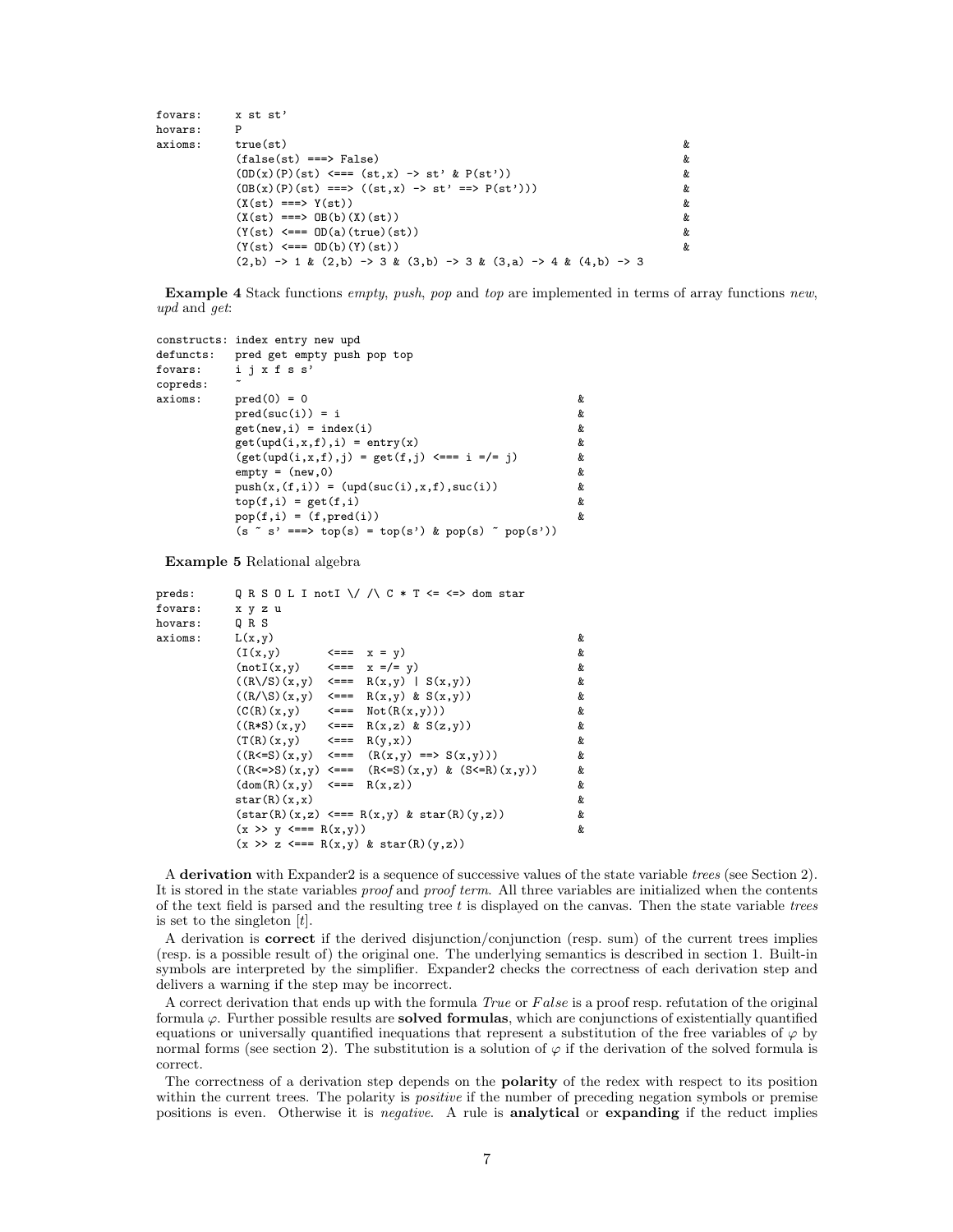the redex. Here the redex must have positive polarity if the derivation step shall be correct. A rule is synthetical or contracting if the redex implies the reduct. Here the redex must have negative polarity if the derivation step shall be correct. Expander2 checks these applicability conditions automatically. Of course, both analytical and synthetical rules transform a redex into an equivalent formula and thus may be applied regardless of the polarity.

### 4 Narrowing and rewriting

The narrowing procedure of Expander2 applies axioms and simplification rules repeatedly from top to bottom and from left to right, first to the currently displayed tree and then to other current trees. Usually, all applicable axioms for the anchor of a redex are applied simultaneously. Hence narrowing steps within a proof provide case distinctions.

Applying all applicable (Horn) axioms for a predicate or defined function simultaneously results in the replacement of the redex by the *disjunction* of their *premises* together with equations representing the computed unifiers (see Section 3). Applying all applicable (co-Horn) axioms for a copredicate simultaneously results in the replacement of the redex by the conjunction of their conclusions. The narrowing rules read as follows:

• narrowing upon a predicate  $p \neq \rightarrow$ 

$$
\frac{p(t)}{\bigvee_{i=1}^{k} \exists Z_{i} : (\varphi_{i} \sigma_{i} \wedge \vec{x} = \vec{x} \sigma_{i})}
$$

where  $\gamma_1 \Rightarrow (p(t_1) \Longleftarrow \varphi_1), \ldots, \gamma_n \Rightarrow (p(t_n) \Longleftarrow \varphi_n)$  are the axioms for p, (\*)  $\vec{x}$  is a list of the variables of t,

- for all  $1 \leq i \leq k$ ,  $t\sigma_i = t_i\sigma_i$ ,  $\gamma_i\sigma_i$   $\vdash$   $True^2$  $True^2$  and  $Z_i = var(t_i, \varphi_i)$ , for all  $k < i \leq n$ , t is not unifiable with  $t_i$ .
- narrowing upon a copredicate  $p$

$$
\frac{p(t)}{\bigwedge_{i=1}^k \forall Z_i : (\varphi_i \sigma_i \lor \vec{x} \neq \vec{x} \sigma_i)}
$$

where  $\gamma_1 \Rightarrow (p(t_1) \Longrightarrow \varphi_1), \ldots, \gamma_n \Rightarrow (p(t_n) \Longrightarrow \varphi_n)$  are the axioms for p and (\*) holds true. • narrowing upon a defined function  $f$ 

$$
\frac{r(\ldots, f(t), \ldots)}{\bigvee_{i=1}^{k} \exists Z_i : (r(\ldots, u_i, \ldots)\sigma_i \wedge \varphi_i \sigma_i \wedge \vec{x} = \vec{x}\sigma_i) \vee \bigvee_{i=k+1}^{l} (r(\ldots, f(t), \ldots)\sigma_i \wedge \vec{x} = \vec{x}\sigma_i)}
$$

where  $r$  is a predicate or copredicate,

 $\gamma_1 \Rightarrow (f(t_1) = u_1 \Longleftarrow \varphi_1), \ldots, \gamma_n \Rightarrow (f(t_n) = u_n \Longleftarrow \varphi_n)$  are the axioms for f,

- $(**)$   $\vec{x}$  is a list of the variables of t. for all  $1 \leq i \leq k$ ,  $t\sigma_i = t_i\sigma_i$ ,  $\gamma_i\sigma_i$   $\vdash$  True and  $Z_i = var(t_i, \varphi_i)$ , for all  $k < i \leq l$ ,  $\sigma_i$  is a partial unifier of t and  $t_i$ , for all  $l < i \leq n$ , t is not partially unifiable with  $t_i$ .
- narrowing upon the predicate  $\rightarrow$

$$
\frac{t^{\wedge} v \to t'}{\bigvee_{i=1}^{k} \exists Z_i : ((u_i^{\wedge} v) \sigma_i = t' \sigma_i \wedge \varphi_i \sigma_i \wedge \vec{x} = \vec{x} \sigma_i) \vee \\\bigvee_{i=k+1}^{l} ((t^{\wedge} v) \sigma_i \to t' \sigma_i \wedge \vec{x} = \vec{x} \sigma_i)
$$

where  $\gamma_1 \Rightarrow (t_1 \rightarrow u_1 \iff \varphi_1), \ldots, \gamma_n \Rightarrow (t_n \rightarrow u_n \iff \varphi_n)$  are the axioms for  $\rightarrow$ , (\*\*) holds true and  $\sigma_i$  is a unifier modulo associativity and commutativity of  $\wedge$ 

• elimination of non-narrowable atoms and terms

$$
\frac{p(t)}{False} \quad \frac{q(t)}{True} \quad \frac{r(\ldots, f(t), \ldots)}{r(\ldots, (), \ldots)} \quad \frac{t \to t'}{( ) \to t'}
$$

where  $p \neq \rightarrow$  is a predicate, q is a copredicate, r is a predicate or copredicate, f is a defined function, t is a normal form and for all axioms  $\gamma \Rightarrow (p(u) \Longleftarrow \varphi), \gamma \Rightarrow (q(u) \Rightarrow \varphi), \gamma \Rightarrow (f(u) = v \Longleftarrow \varphi)$ and  $\gamma \Rightarrow (u \rightarrow v \Longleftarrow \varphi)$ , t and u are not unifiable.

<span id="page-7-0"></span><sup>&</sup>lt;sup>2</sup>Hence  $\sigma_i$  solves the guard  $\gamma_i$ . Expander2 tries to solve  $\gamma_i$  by applying at most 100 narrowing steps.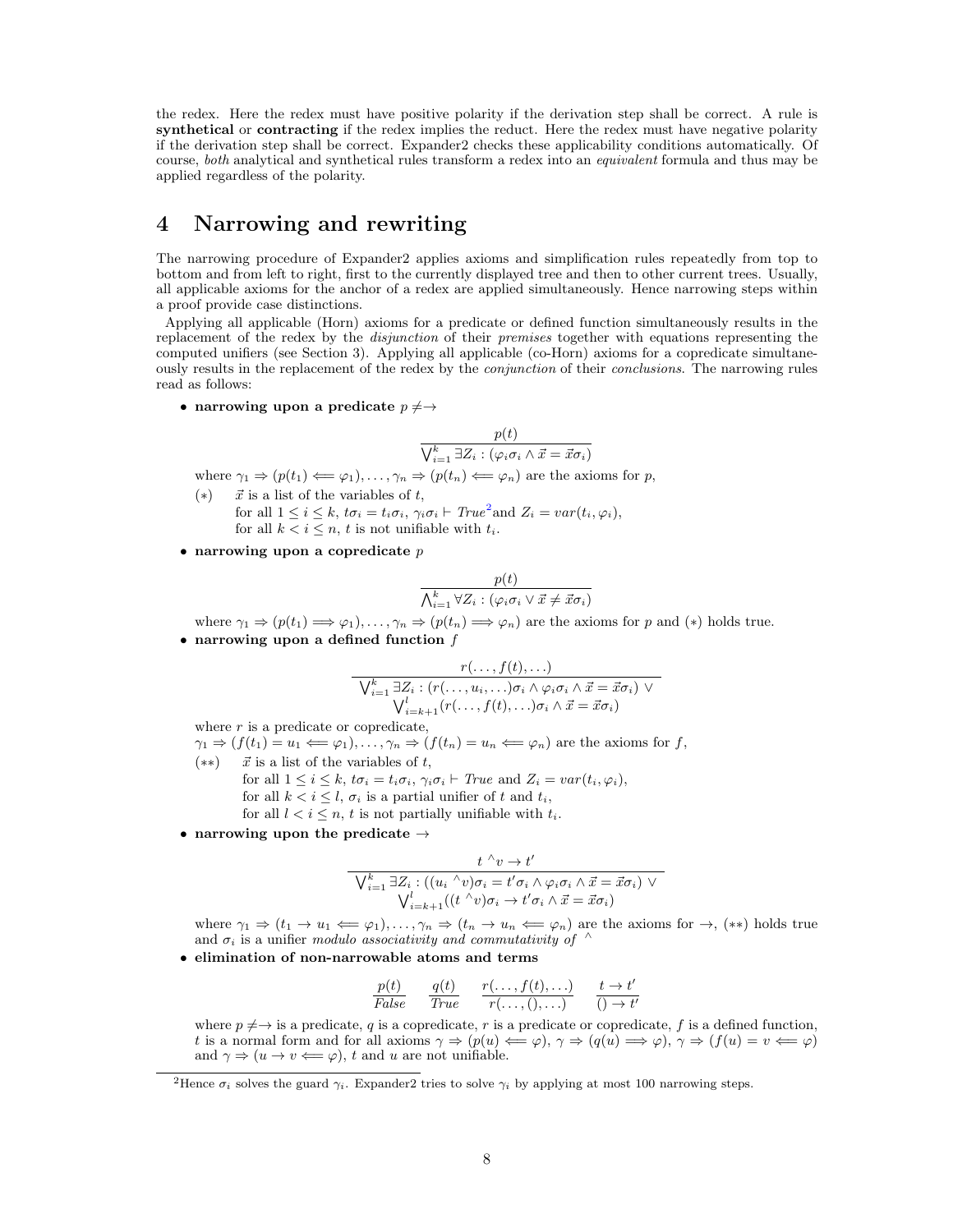$u_1, \ldots, u_n$  may be tuples of terms. In the case of narrowing upon a defined function, the unification of t with  $u_i$  may fail because at some position, the root symbols of t and  $u_i$  are different and one of them is a defined function  $f$ . Since the unification may succeed later, when subsequent narrowing steps have replaced f by a constructor or a variable, we save the already obtained partial unifier  $\sigma_i$  and construct a reduct that consists of the  $\sigma_i$ -instance of the redex and equations that represent  $\sigma_i$ . This version of the narrowing rule has been derived from the **needed narrowing** strategy  $[1, 16]$  $[1, 16]$  $[1, 16]$ . If the underlying specification is functional, the strategy of applying these narrowing rules iteratively from top to bottom to a formula  $\varphi$  leads to a set S of solutions of  $\varphi$  such that each solution of  $\varphi$  is an instance of some  $s \in S$ [\[17,](#page-22-0) [18\]](#page-22-1). Hence, in the context of this strategy, the narrowing rules are equivalence transformations.

If the current trees are terms, only rewriting steps can be applied. Rewriting is the special case of narrowing upon defined functions where the unifiers  $\sigma_i$  do not instantiate redex variables:

#### • rewriting upon a defined function  $f$

 $c(f(t))$  $c(u_1\sigma_1) \ll\to \ldots \ll\to \llcorner \llcorner (u_k\sigma_k)$ 

where  $\gamma_1 \Rightarrow f(t_1) = u_1, \ldots, \gamma_1 \Rightarrow f(t_n) = u_n$  are the axioms for f and

- (\*) for all  $1 \leq i \leq k$ ,  $t = t_i \sigma_i$  and  $\gamma_i \sigma_i$   $\vdash$  True,
	- for all  $k < i \leq n$ , t does not match  $t_i$ .
- rewriting upon the predicate  $\rightarrow$

$$
\frac{c(t)}{c(u_1\sigma_1) \prec + \succ \ldots \prec + \succ c(u_k\sigma_k)}
$$

- where  $\gamma_1 \Rightarrow t_1 \rightarrow u_1, \ldots, \gamma_1 \Rightarrow t_n \rightarrow u_n$  are the axioms for  $\rightarrow$  and (\*) holds true.
- elimination of non-rewritable terms

$$
\frac{f(t)}{()}
$$

where f is a defined function, t is a normal form and for all axioms  $\gamma \Rightarrow f(u) = v$  and  $\gamma \Rightarrow u \rightarrow v$ , t and u are not unifiable.

### 5 Simplification

Narrowing removes predicates, copredicates and defined functions from the current trees. The simplifier does the same with logical operators, constructors and symbols of the built-in signature. Simplifications realize the highest degree of automation and the lowest degree of interaction (see section 2). The reducts of rewriting or narrowing steps are simplified automatically.

The evaluation rules used by the simplifier are equivalence transformations. Besides the partial evaluation of built-in predicates and functions, the following rules are applied:

• True and False

$$
\frac{\varphi \wedge True}{\varphi} \quad \frac{\varphi \vee False}{\varphi} \quad \frac{\varphi \wedge False}{False} \quad \frac{\varphi \vee True}{True} \quad \frac{() \rightarrow t}{False}
$$

• Sum propagation. Let  $f$  be a function and  $r$  be a relation.

$$
\frac{f(\ldots, t_1 \lt + \gt \ldots \lt + \gt t_n, \ldots)}{f(\ldots, t_1, \ldots) \lt + \gt \ldots \lt + \gt f(\ldots, t_n, \ldots)} \qquad \frac{t \lt + \gt 0}{t}
$$
\n
$$
\frac{r(\ldots, t_1 \lt + \gt \ldots \lt + \gt t_n, \ldots)}{r(\ldots, t_1, \ldots) \vee \ldots \vee r(\ldots, t_n, \ldots)}
$$

• Equation or inequation splitting. Let  $c$  and  $d$  be different constructors.

$$
\frac{c(t_1,\ldots,t_n) = c(u_1,\ldots,u_n)}{t_1 = u_1 \wedge \ldots \wedge t_n = u_n} \qquad \frac{c(t_1,\ldots,t_n) = d(u_1,\ldots,u_n)}{False}
$$
\n
$$
\frac{c(t_1,\ldots,t_n) \neq c(u_1,\ldots,u_n)}{t_1 \neq u_1 \vee \ldots \vee t_n \neq u_n} \qquad \frac{c(t_1,\ldots,t_n) \neq d(u_1,\ldots,u_n)}{True}
$$

• Quantifier movement

$$
\frac{\forall \vec{x}(\varphi_1 \land \ldots \land \varphi_n)}{\forall \vec{x}\varphi_1 \land \ldots \land \forall \vec{x}\varphi_n} \qquad \frac{\exists \vec{x}(\varphi_1 \lor \ldots \lor \varphi_n)}{\exists \vec{x}\varphi_1 \lor \ldots \lor \exists \vec{x}\varphi_n} \qquad \frac{\exists \vec{x}(\varphi \Rightarrow \psi)}{\forall \vec{x}\varphi \Rightarrow \exists \vec{x}\psi}
$$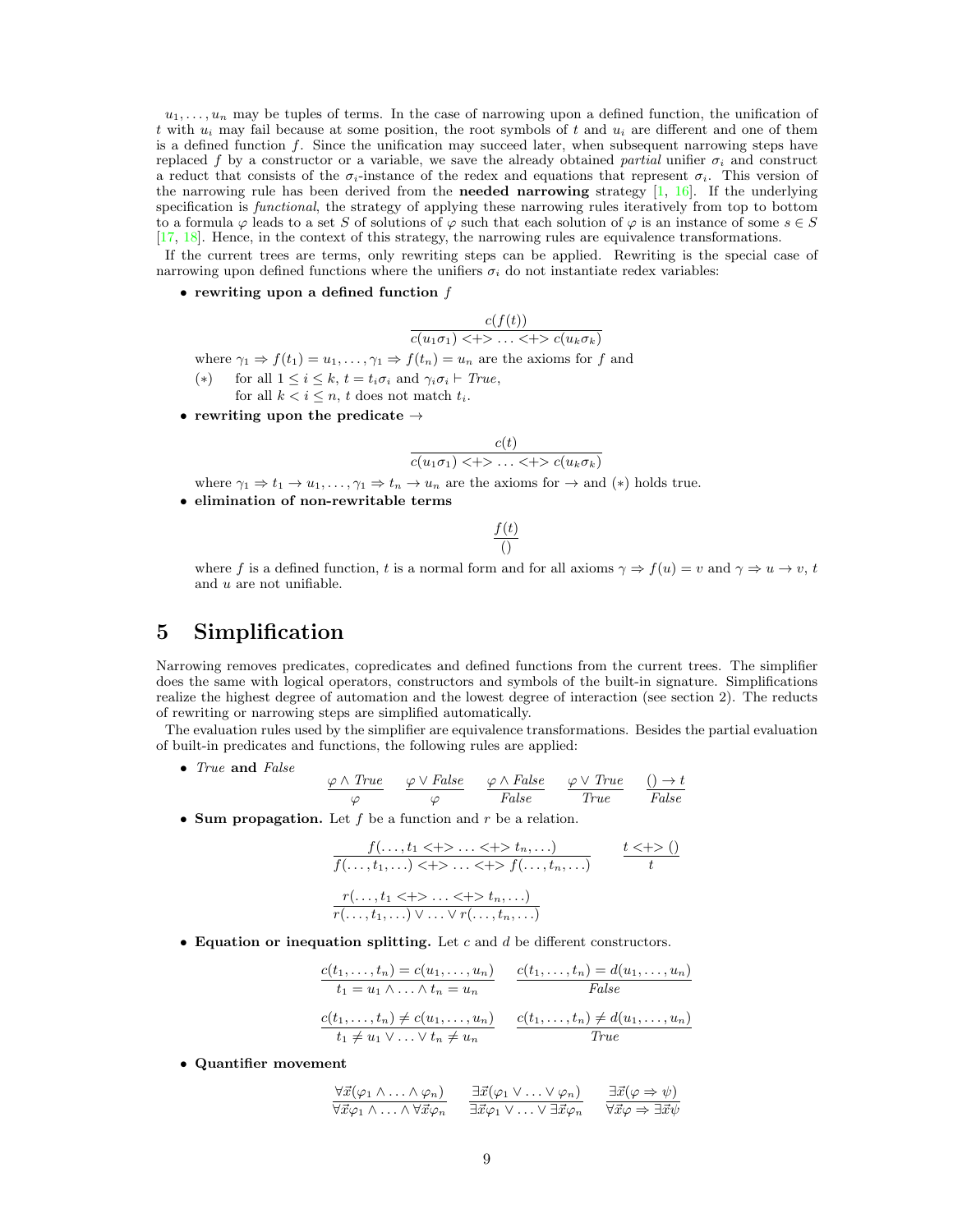Let  $\vec{x} = \theta(\vec{x_1} \cup \ldots \cup \vec{x_n})$  and  $\theta$  be a renaming of variables such that for all  $1 \leq i \leq n$ , no variable of  $\theta(\vec{x_i})$  occurs freely in some  $\theta(\varphi_i)$ ,  $1 \leq j \leq n, j \neq i$ .

$$
\frac{\exists \vec{x_1}\varphi_1 \land \dots \land \exists \vec{x_n}\varphi_n}{\exists \vec{x}\theta(\varphi_1 \land \dots \land \varphi_n)} \quad \frac{\forall \vec{x_1}\varphi_1 \lor \dots \lor \forall \vec{x_n}\varphi_n}{\forall \vec{x}\theta(\varphi_1 \lor \dots \lor \varphi_n)} \quad \frac{\exists \vec{x_1}\varphi_1 \Rightarrow \forall \vec{x_2}\varphi_2}{\forall \vec{x}\theta(\varphi_1 \Rightarrow \varphi_2)}
$$

- Removal of negation. Negation symbols are moved to literal positions where they are replaced by complement predicates:  $\neg P(t)$  is reduced to not  $P(t)$ ,  $\neg not P(t)$  is reduced to  $P(t)$ . Co-Horn/Horn axioms for *not*  $P$  can be generated automatically from Horn/Co-Horn axioms for  $P$ .
- Removal of quantifiers. Unused bounded variables are removed. Successive quantifiers are merged.
- Subsumption. Suppose that  $\varphi$  subsumes  $\psi$ .

$$
\frac{\varphi \Rightarrow \psi}{True} \quad \frac{\varphi \Leftrightarrow \psi}{\psi \Rightarrow \varphi} \quad \frac{\psi \Leftrightarrow \varphi}{\psi \Rightarrow \varphi} \quad \frac{\varphi \wedge \psi}{\varphi} \quad \frac{\varphi \vee \psi}{\psi} \quad \frac{\varphi \wedge (\psi \Rightarrow \theta)}{\varphi \wedge \theta}
$$

Subsumption is the least binary relation on terms and formulas that satisfies the following implications: Let ∼ be the syntactic equality of formulas modulo the re-arrangement of arguments of permutative operators and the renaming of variables.

| $\varphi \sim \psi$                                                                                                                    |            | $\implies$ $\varphi$ subsumes $\psi$                                                         |  |  |
|----------------------------------------------------------------------------------------------------------------------------------------|------------|----------------------------------------------------------------------------------------------|--|--|
| $\varphi$ subsumes $\psi$                                                                                                              | $\implies$ | $\neg \psi$ subsumes $\neg \varphi$                                                          |  |  |
| $\varphi'$ subsumes $\varphi$ and $\psi$ subsumes $\psi'$                                                                              |            | $\implies \varphi \Rightarrow \psi$ subsumes $\varphi' \Rightarrow \psi'$                    |  |  |
| $\exists 1 \leq i \leq n : \varphi$ subsumes $\psi_i$                                                                                  |            | $\implies$ $\varphi$ subsumes $\psi_1 \vee \ldots \vee \psi_n$                               |  |  |
| $\forall 1 \leq i \leq n : \varphi_i$ subsumes $\psi$                                                                                  |            | $\implies \varphi_1 \vee \ldots \vee \varphi_n$ subsumes $\psi$                              |  |  |
| $\forall 1 \leq i \leq n : \varphi$ subsumes $\psi_i$                                                                                  | $\implies$ | $\varphi$ subsumes $\psi_1 \wedge \ldots \wedge \psi_n$                                      |  |  |
| $\exists 1 \leq i \leq n : \varphi_i$ subsumes $\psi$                                                                                  |            | $\implies \varphi_1 \wedge \ldots \wedge \varphi_n$ subsumes $\psi$                          |  |  |
| $\varphi(\vec{x})$ subsumes $\psi(\vec{x})$                                                                                            |            | $\implies \exists \vec{x} \varphi(\vec{x})$ subsumes $\exists \vec{y} \psi(\vec{y})$         |  |  |
| $\varphi(\vec{x})$ subsumes $\psi(\vec{x})$                                                                                            |            | $\implies \forall \vec{x} \varphi(\vec{x})$ subsumes $\forall \vec{y} \psi(\vec{y})$         |  |  |
| $\varphi(\vec{x})$ subsumes $\psi(\vec{x})$ and no variable of $\vec{x}$ occurs freely in $\psi$                                       |            |                                                                                              |  |  |
|                                                                                                                                        |            | $\implies \exists \vec{x} \varphi(\vec{x})$ subsumes $\psi$                                  |  |  |
| $\varphi(\vec{x})$ subsumes $\psi(\vec{x})$ and no variable of $\vec{y}$ occurs freely in $\varphi$                                    |            |                                                                                              |  |  |
|                                                                                                                                        |            | $\implies \varphi$ subsumes $\forall \vec{y} \psi(\vec{y})$                                  |  |  |
| $\exists \vec{t} : \varphi \sim \psi(\vec{t})$                                                                                         |            | $\implies \varphi$ subsumes $\exists \vec{x} \psi(\vec{x})$                                  |  |  |
| $\exists \vec{t} : \varphi(\vec{t}) \sim \psi$                                                                                         |            | $\implies$ $\forall \vec{x} \varphi(\vec{x})$ subsumes $\psi$                                |  |  |
| $\exists \vec{t}, \{i_1, \ldots, i_k\} \subset \{1, \ldots, n\} : \varphi_{i_1} \wedge \ldots \wedge \varphi_{i_k} \sim \psi(\vec{t})$ |            |                                                                                              |  |  |
|                                                                                                                                        |            | $\implies \varphi_1 \wedge \ldots \wedge \varphi_n$ subsumes $\exists \vec{x} \psi(\vec{x})$ |  |  |
| $\exists \vec{t}, \{i_1, \ldots, i_k\} \subset \{1, \ldots, n\} : \varphi(\vec{t}) \sim \psi_{i_1} \vee \ldots \vee \psi_{i_k}$        |            |                                                                                              |  |  |
|                                                                                                                                        |            | $\implies \forall \vec{x} \varphi(\vec{x})$ subsumes $\psi_1 \vee \ldots \vee \psi_n$        |  |  |
|                                                                                                                                        |            |                                                                                              |  |  |

• Elimination of equations and inequations. Let  $x \in \vec{x} \setminus var(t)$ .

$$
\frac{\exists \vec{x}(x = t \land \varphi)}{\exists \vec{x} \varphi[t/x]} \quad \frac{\forall \vec{x}(x \neq t \lor \varphi)}{\forall \vec{x} \varphi[t/x]}
$$
\n
$$
\frac{\forall \vec{x}(x = t \land \varphi \Rightarrow \psi)}{\forall \vec{x}(\varphi \Rightarrow \psi)[t/x]} \quad \frac{\forall \vec{x}(\varphi \Rightarrow x \neq t \lor \psi)}{\forall \vec{x}(\varphi \Rightarrow \psi)[t/x]}
$$

#### • Internal application of equations or inequations.

Let  $root(t)$  be a constructor and  $root(u)$  not be a constructor.

$$
\frac{t = u \wedge \varphi(t)}{t = u \wedge \varphi(u)} \Downarrow \qquad \frac{t \neq u \vee \varphi(t)}{t \neq u \vee \varphi(u)} \Downarrow
$$
\n
$$
\frac{t = u \wedge \varphi(t) \implies \psi(t)}{t = u \wedge \varphi(u) \implies \psi(u)} \Downarrow \qquad \frac{\varphi(t) \implies t \neq u \vee \psi(t)}{\varphi(u) \implies t \neq u \vee \psi(u)} \Downarrow
$$

• Implication splitting

$$
\frac{\forall \vec{x}(\varphi_1 \vee \ldots \vee \varphi_n \Rightarrow \psi)}{\forall \vec{x}(\varphi_1 \Rightarrow \psi) \wedge \ldots \wedge \forall \vec{x}(\varphi_n \Rightarrow \psi)} \qquad \frac{\forall \vec{x}(\varphi \Rightarrow \psi_1 \wedge \ldots \wedge \psi_n)}{\forall \vec{x}(\varphi \Rightarrow \psi_1) \wedge \ldots \wedge \forall \vec{x}(\varphi \Rightarrow \psi_n)}
$$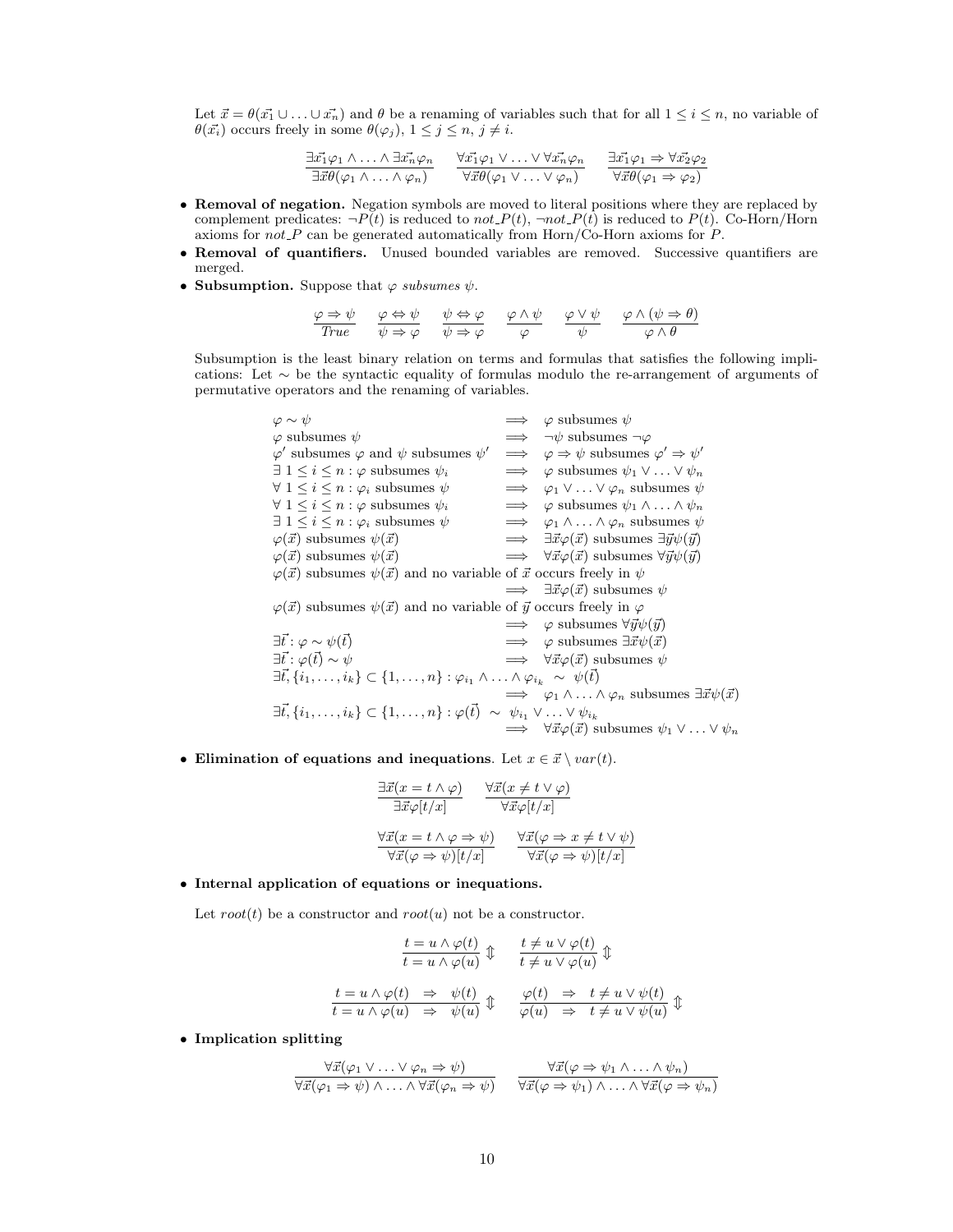#### • Uncurrying

$$
\frac{\varphi \Rightarrow (\theta \Rightarrow \psi_1) \lor \psi_2}{\varphi \land \theta \Rightarrow \psi_1 \lor \psi_2}
$$

Besides being an essential part of proof processes, simplification in Expander2 may be used for testing algorithms, especially iterative ones, which change values of state terms during loop traversals [\[22\]](#page-22-6). Several such algorithms have been integrated into the simplifier by translating a loop traversal into a simplification step. Consequently, intermediate results can be visualized in a painter window (see Section 2). The respective state terms are created by applying particular equational axioms.

Similarly to narrowing and rewriting, the simplifier pursues a top-down strategy that ensures termination and the eventual application of all applicable rules. This is necessary because it usually works in the background. For instance, narrowing reducts are simplified automatically before they are submitted to further narrowing steps.

The notion of simplification differs from prover to prover. For instance, Isabelle [\[13\]](#page-22-10) subsumes rewriting upon equational axioms under simplification.

### 6 Rules at the top level of interaction

Narrowing steps and simplifications are both analytical and synthetical and thus turn formulas into semantically equivalent ones. Instances of the rules that are accessible via the solver's selection menu (see Fig. [2\)](#page-2-0), however, may be strictly analytical or strictly synthetical. Hence they can be applied only individually and only to subtrees with positive resp. negative polarity (see Section 3). We describe the main rules in terms of the actions to be taken by the user in order to apply them.

- Instantiation. Select an existentially/universally quantified variable x. If the scope of x has positive/negative polarity, then all occurrences of x in the scope are replaced by the term in the solver's entry field. Alternatively, the replacing term  $t$  may be taken from the dispalyed tree and moved to a position of x in the scope. Again, all occurrences of x in the scope are replaced by  $t$ .
- Generalization. Select a subformula  $\varphi$  and enter a formula  $\psi$  into the solver's entry field. If  $\varphi$  has positive/negative polarity, then  $\varphi$  is combined conjunctively/disjunctively with  $\psi$ .
- Unification. Select two factors of a conjunction  $\varphi = \exists \vec{x}(\varphi_1 \wedge \ldots \wedge \varphi_n)$  or two summands of a disjunction  $\psi = \forall \vec{x}(\varphi_1 \vee \ldots \vee \varphi_n)$ . If they are unifiable and the unifier instantiates only variables of  $\vec{x}$ , then one of them is removed and the unifier is applied to the remaining conjunction/disjunction. The transformation is correct if  $\varphi/\psi$  has positive/negative polarity.
- Copy. Select a subtree  $\varphi$ . A copy of  $\varphi$  is added to the children of the subtree's parent node. The transformation is correct if the parent node holds a conjunction or disjunction symbol.
- Removal. Select subtrees  $\phi_1, \ldots, \phi_n, \phi_1, \ldots, \phi_n$  are removed from the displayed tree. The transformation is correct if  $\phi_1, \ldots, \phi_n$  are summands/factors of the same disjunction/conjunction with positive/negative polarity.
- Reversal. The list of selected subtrees is reversed. The transformation is correct if all subtrees are arguments of the same occurrence of a permutative operator. Currently, the permutative operators are:

$$
\&,\,|,\,=,\,=/\,=,\,\sim,\,\sim/\,\sim,\,+,*,\,``\,,\,\{\,\}.
$$

• Atom decomposition.

$$
\frac{f(t_1,\ldots,t_n)=f(u_1,\ldots,u_n)}{t_1=u_1\wedge\ldots\wedge t_n=u_n} \uparrow \qquad \frac{f(t_1,\ldots,t_n)\neq f(u_1,\ldots,u_n)}{t_1\neq u_1\vee\ldots\vee t_n\neq u_n} \downarrow
$$

• Internal application of equations or inequations.

$$
\frac{t = u \wedge \varphi(t)}{t = u \wedge \varphi(u)} \Downarrow \frac{t \neq u \vee \varphi(t)}{t \neq u \vee \varphi(u)} \Downarrow
$$
\n
$$
\frac{t = u \wedge \varphi(t) \Rightarrow \psi(t)}{t = u \wedge \varphi(u) \Rightarrow \psi(u)} \Downarrow \frac{\varphi(t) \Rightarrow t \neq u \vee \psi(t)}{\varphi(u) \Rightarrow t \neq u \vee \psi(u)}
$$

• Transitivity. Select an atom  $tRt'$  with positive polarity or  $n - 1$  factors

$$
t_1Rt_2, t_2Rt_3, \ldots, t_{n-1}Rt_n
$$

 $\mathbb{\hat{I}}$ 

of a conjunction with negative polarity such that R is among  $\langle, \leq, \geq, \geq, \geq, \sim$ . The selected atoms are decomposed resp. composed in accordance with the assumption that  $R$  is transitive.

• Constrained narrowing. Select subtrees  $\phi_1, \ldots, \phi_n$  and write axioms into the text field or a signature symbol  $f$  into the solver's entry field. Then narrowing/rewriting steps upon the axioms in the text field or the axioms for f, respectively, are applied to  $\phi_1, \ldots, \phi_n$ .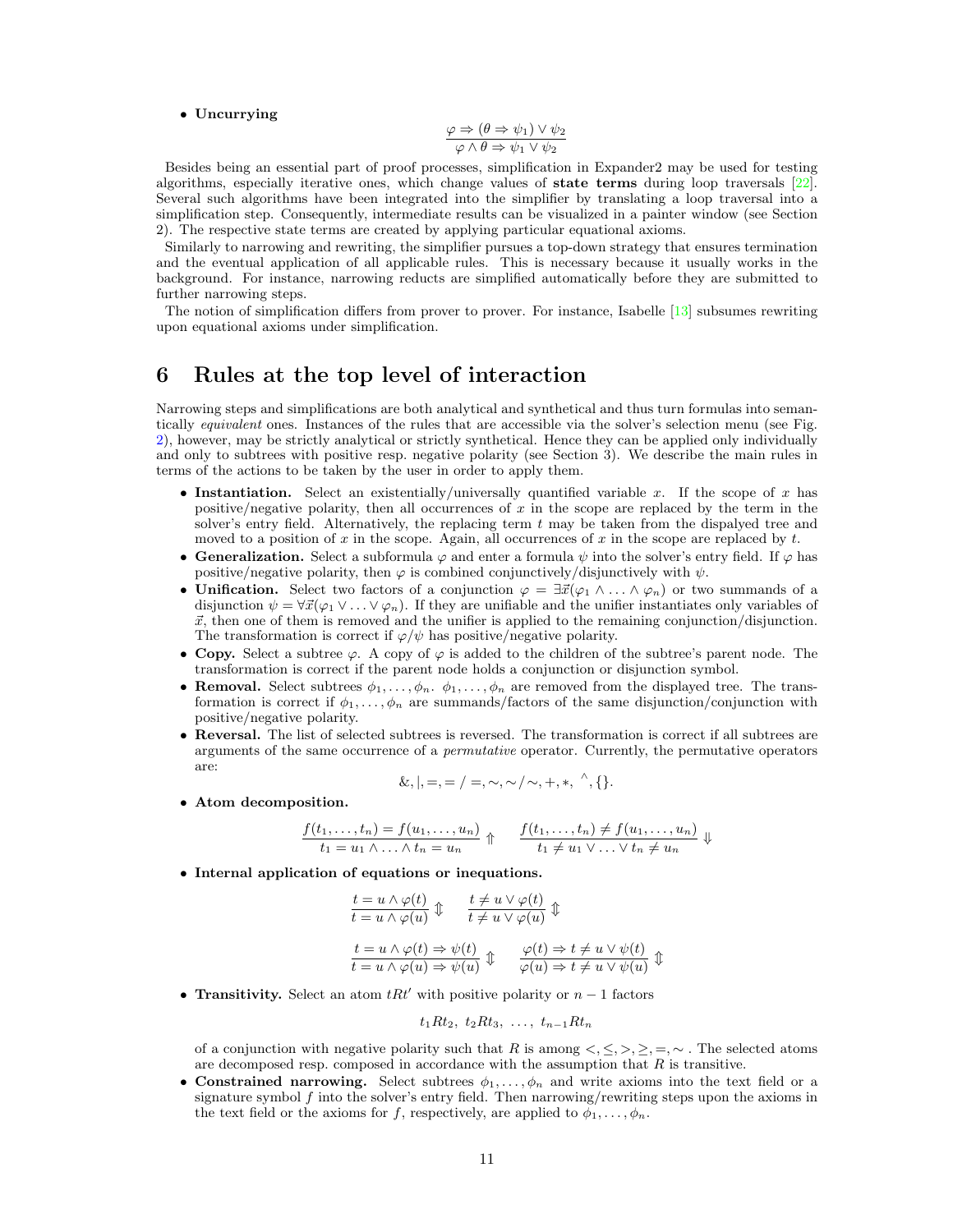• Axiom/theorem application. Select subtrees  $\phi_1, \ldots, \phi_n$  and write the number of an axiom or theorem into the solver's entry field. The selected axiom or theorem  $\psi$  is applied from left to right or from right to left to  $\phi_1, \ldots, \phi_n$ . Left/right refers to t resp. u if  $\psi$  has the form  $tRu \Leftarrow \text{prem}$  where R is symmetric and to the formula left/right of  $\Leftarrow$  resp.  $\Rightarrow$  in all other cases. The transformation is correct if the conclusion/premise of  $\psi$  has positive/negative polarity.

A clause of type (6), (7), (11) or (12) is applied to atoms  $at'_1, \ldots, at'_n$  each of which is part of a conjunction or disjunction: Let  $\vec{z}$  consist of the free variables of prem resp. conc that do not occur in  $at_1, \ldots, at_n$ .

$$
application of (6) \quad \frac{\varphi_1(at'_1) \wedge \ldots \wedge \varphi_n(at'_n)}{(\bigwedge_{i=1}^n \varphi_i(\exists \vec{z}(prem \sigma \wedge \bigwedge_{x \in dom(\sigma)} x \equiv x\sigma)))} \uparrow
$$

where for all  $1 \leq i \leq n$ ,  $at_i' \sigma = at_i \sigma$  and  $\varphi_i$  does not contain existential quantifiers or negation or implication symbols.

$$
application \ of \ (7) \quad \frac{\varphi_1(at'_1) \vee \ldots \vee \varphi_n(at'_n)}{(\bigwedge_{i=1}^n \varphi_i(\exists \vec{z}(prem\sigma \land \bigwedge_{x \in dom(\sigma)} x \equiv x\sigma)))} \ \Uparrow
$$

where for all  $1 \leq i \leq n$ ,  $at_i^{\prime}\sigma = at_i\sigma$  and  $\varphi_i$  does not contain universal quantifiers or negation or implication symbols.

$$
application of (11) \quad \frac{\varphi_1(at'_1) \wedge \ldots \wedge \varphi_n(at'_n)}{(\bigvee_{i=1}^n \varphi_i(\forall \vec{z}(\bigwedge_{x \in dom(\sigma)} x \equiv x\sigma \Rightarrow conco)))} \Downarrow
$$

where for all  $1 \leq i \leq n$ ,  $at_i' \sigma = at_i \sigma$  and  $\varphi_i$  does not contain existential quantifiers or negation or implication symbols.

$$
application \ of \ (12) \quad \frac{\varphi_1(at'_1) \vee \ldots \vee \varphi_n(at'_n)}{(\bigvee_{i=1}^n \varphi_i(\forall \vec{z}(\bigwedge_{x \in dom(\sigma)} x \equiv x\sigma \Rightarrow conc\sigma)))} \Downarrow
$$

where for all  $1 \leq i \leq n$ ,  $at'_i\sigma = at_i\sigma$  and  $\varphi_i$  does not contain universal quantifiers or negation or implication symbols.

**Noetherian induction.** Select a list of free or universal induction variables  $x_1, \ldots, x_n$  in the displayed tree. If  $\varphi = (prem \Rightarrow conc)$ , then the *induction hypotheses* 

$$
conc' \iff (x_1, \ldots, x_n) \gg (x'_1, \ldots, x'_n) \land prem'
$$
  
 
$$
prem' \implies ((x_1, \ldots, x_n) \gg (x'_1, \ldots, x'_n) \Rightarrow conc')
$$

are added to the current theorems. If  $\varphi$  is not an implication, then

$$
conc' \leftarrow (x_1, \ldots, x_n) \gg (x'_1, \ldots, x'_n)
$$

is added. Primed formulas are obtained from unprimed ones by priming the occurrences of  $x_1, \ldots, x_n$ .  $\gg$  denotes the induction ordering. Each left-to right application of an added theorem corresponds to an induction step and introduces an occurrence of  $\gg$ . After axioms for  $\gg$  have been added to the current axioms, narrowing steps upon  $\gg$  should remove the occurrences of  $\gg$  because the transformation is correct only if  $\varphi$  can be derived to *True* [\[15,](#page-22-11) [16\]](#page-22-9).

- Vertical shift of quantifiers. Select quantified arguments of a propositional operator  $op$ , i.e.  $op \in {\wedge, \vee, \neg, \Rightarrow}$ . The quantifiers are shifted in front of  $op$  after all bound variables that also occur freely in some argument or in more than one argument of op have been renamed. For instance, a clause of type (6) or (11) cannot be applied to existentially quantified factors and a clause of type (7) or (12) cannot be applied to universally quantified summands (see above). Hence moving the quantifiers out of the conjunction resp. disjunction may be necessary.
- Horizontal shift of subformulas. Select an implication

$$
prem_1 \wedge \ldots \wedge prem_m \Rightarrow conc_1 \vee \ldots \vee conc_n,
$$

premises  $prem_{i_1}, \ldots, prem_{i_k}$  and/or conclusions  $conc_{j_1}, \ldots, conc_{j_l}$ . The implication is turned into

$$
\begin{aligned}\n & \textit{prem}_{i'_1} \land \ldots \land \textit{prem}_{i'_r} \land \neg \textit{conc}_{j_1} \land \ldots \land \neg \textit{conc}_{j_l} \\
 &\Rightarrow \quad \neg \textit{prem}_{i_1} \lor \ldots \lor \neg \textit{prem}_{i_k} \lor \textit{conc}_{j'_1} \lor \ldots \lor \textit{conc}_{j'_s}\n \end{aligned}
$$

where  $i'_1, ..., i'_r = \{1, ..., m\} \setminus \{i_1, ..., i_k\}$  and  $j'_1, ..., j'_s = \{1, ..., n\} \setminus \{j_1, ..., j_l\}$ . Such a transformation may be necessary if the original implication shall be proved by fixpoint induction or coinduction (see below).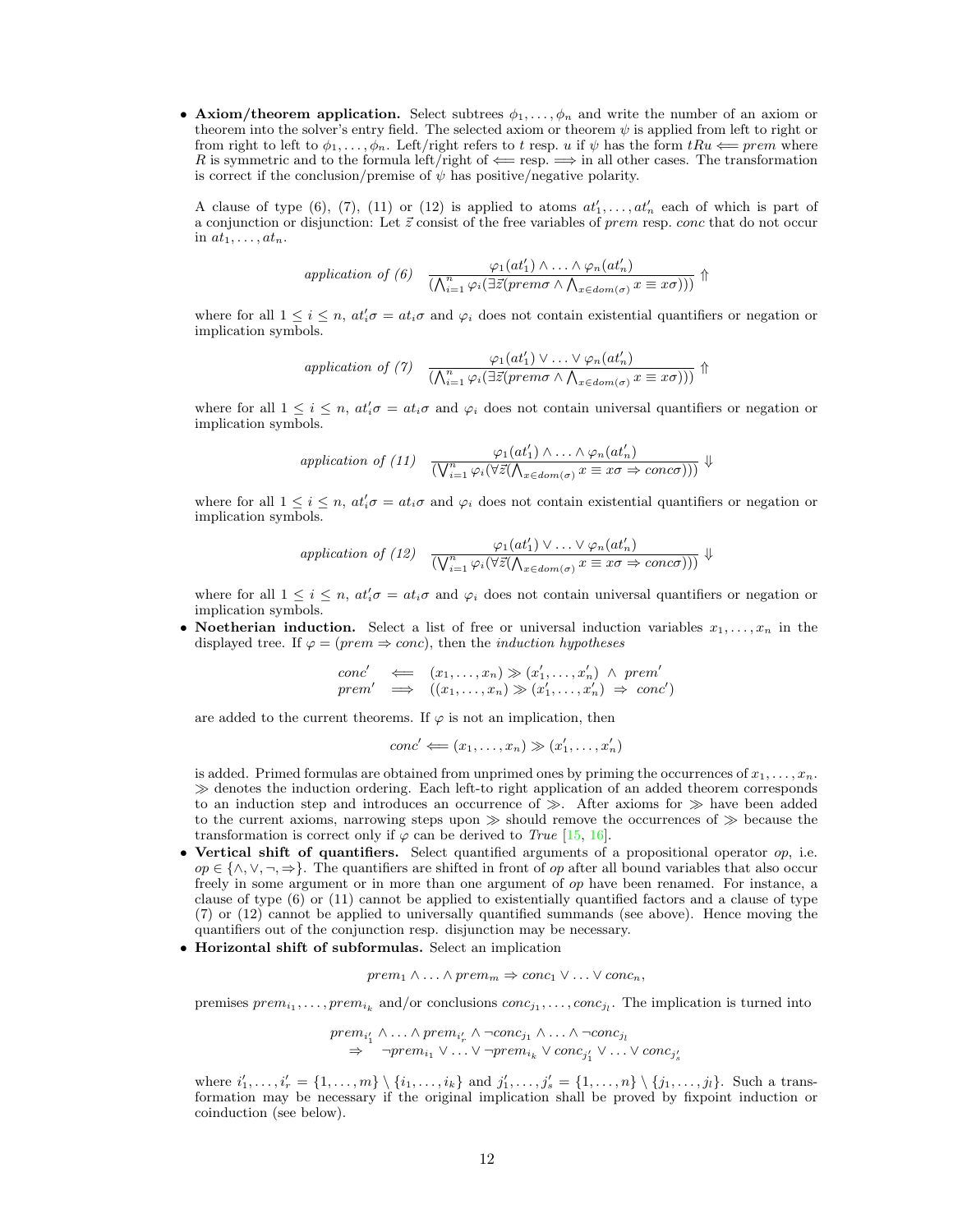The following rules are correct if the selected subformulas have positive polarity. For each predicate, copredicate or function p, let  $AX_p$  be the set of axioms for p.

• Coinduction on a copredicate  $p$ . Select subformulas

$$
\{prem_1 \Rightarrow\} p(\vec{t_1})
$$
  

$$
\land \dots
$$
  

$$
\land \{prem_k \Rightarrow\} p(\vec{t_k})
$$
  

$$
(A)
$$

such that p does not depend on any predicate or function occurring in  $prem_i$ . A is turned into

$$
p(\vec{x}) \iff \{prem_1 \land \} \vec{x} = \vec{t_1} \\ \lor \dots \\ \lor \{prem_k \land \} \vec{x} = \vec{t_k} \tag{A'}
$$

where  $\vec{x}$  is a list of variables. Moreover, a new predicate  $p'$  is added to the current signature and

$$
p'(\vec{x}) \iff \{prem_1 \land \} \vec{x} = \vec{t_1}
$$
  
 
$$
\lor \dots
$$
  
 
$$
\lor \{prem_k \land \} \vec{x} = \vec{t_k}
$$
  
(\*)

becomes the axiom for p'. (\*) is applied to  $AX_p[p'/p]$ . The conjunction of the resulting clauses replaces the original conjecture A.

• Fixpoint induction on a predicate  $p$ . Select subformulas

$$
p(\vec{t_1}) \Rightarrow conc_1
$$
  
\n
$$
\wedge \quad \dots
$$
  
\n
$$
\wedge \quad p(\vec{t_k}) \Rightarrow conc_k
$$
  
\n(B)

such that p does not depend on any predicate or function occurring in  $conc_i$ . B is turned into

$$
p(\vec{x}) \implies (\vec{x} = \vec{t_1} \Rightarrow conc_1) \land \dots \land (\vec{x} = \vec{t_k} \Rightarrow conc_k)
$$
 (B')

where  $\vec{x}$  is a list of variables. Morever, a new predicate  $p'$  is added to the current signature and

$$
p'(\vec{x}) \implies (\vec{x} = \vec{t_1} \Rightarrow conc_1) \land \dots \land (\vec{x} = \vec{t_k} \Rightarrow conc_k)
$$
 (\*)

becomes the axiom for p'. (\*) is applied to  $AX_p[p'/p]$ . The conjunction of the resulting clauses replaces the original conjecture B.

• Fixpoint induction on a function  $f$ . Select subformulas

$$
f(\vec{t_1}) = u_1 \implies conc_1
$$
  
\n
$$
\wedge \quad \dots
$$
  
\n
$$
\wedge \quad f(\vec{t_k}) = u_k \implies conc_k
$$
  
\n
$$
f(\vec{t_1}) = u_k \implies conc_k
$$
  
\n
$$
(C)
$$

or

$$
f(t_1) = u_1
$$
  
\n
$$
\wedge \quad \dots
$$
  
\n
$$
\wedge \quad f(t_k) = u_k
$$
  
\n(D)

such that f does not depend on any predicate or function occurring in  $u_i$  or conci. C is turned into

$$
f(\vec{x}) = z \implies (\vec{x} = \vec{t_1} \land z = u_1 \Rightarrow conc_1) \land \dots \land (\vec{x} = \vec{t_k} \land z = u_k \Rightarrow conc_k),
$$
 (C')

D is turned into

$$
f(\vec{x}) = z \implies (\vec{x} = \vec{t_1} \Rightarrow z = u_1) \n\wedge \dots \n\wedge (\vec{x} = \vec{t_k} \Rightarrow z = u_k) \tag{D'}
$$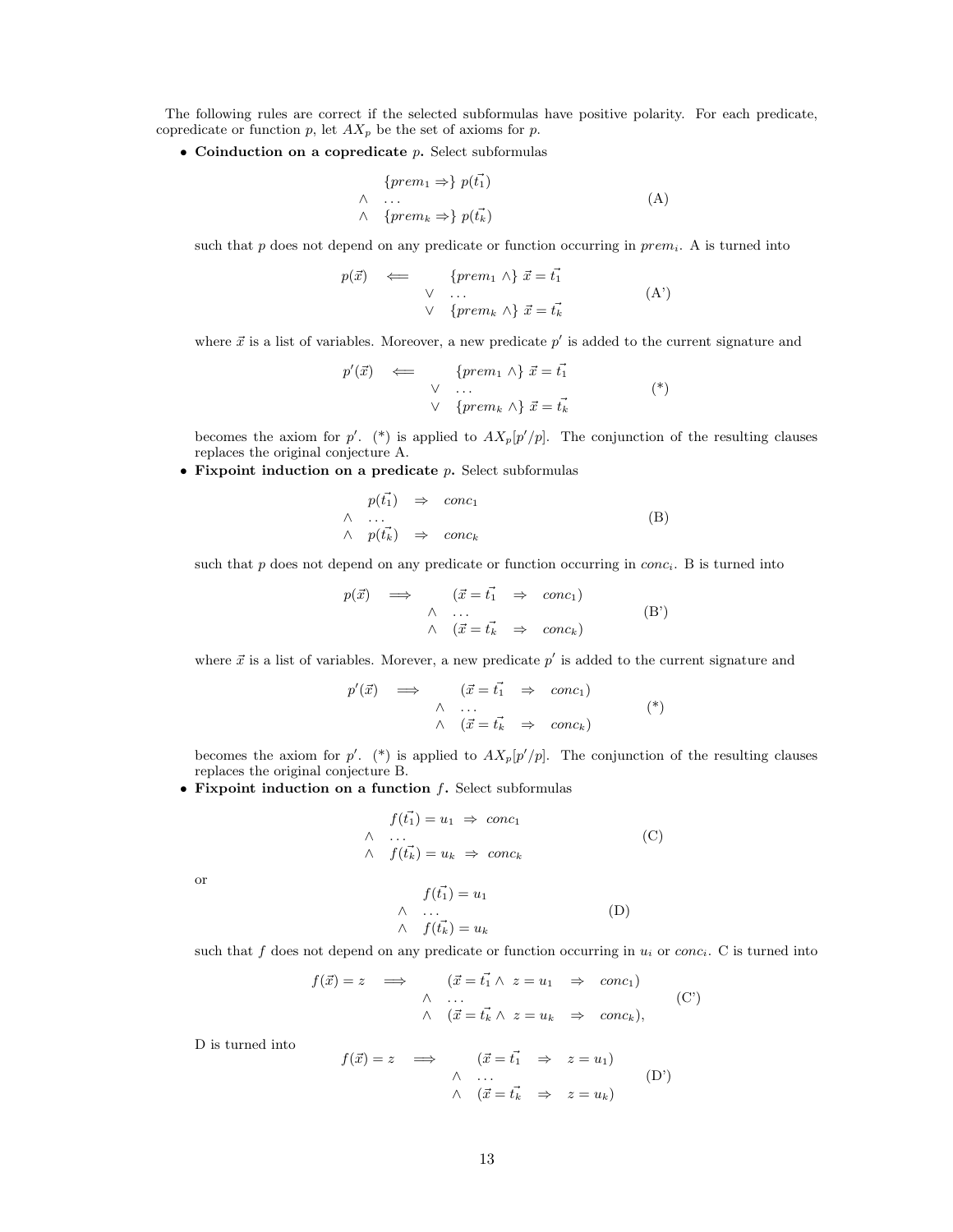where  $\vec{x}$  is a list of variables and z is a variable. Moreover, a new predicate  $f'$  is added to the current signature and

$$
f'(\vec{x}, z) \implies ((\vec{x} = t_1 \land z = t_1) \Rightarrow conc_1)
$$
  

$$
\land \dots
$$
  

$$
\land ((\vec{x} = t_k \land z = t_k) \Rightarrow conc_k)
$$
  

$$
f'(\vec{x}, z) \implies (\vec{x} = t_1 \Rightarrow z = t_1)
$$
  

$$
\land \dots
$$
  

$$
(*)
$$
  

$$
\land \dots
$$
  

$$
(*)
$$

resp.

becomes the axiom for 
$$
f'
$$
. (\*) is applied to  $flat(AX_f)[f'/(f(.) \equiv .)]$ . The conjunction of the resulting clauses replaces the original conjecture C/D.

 $\wedge$   $(\vec{x} = \vec{t_k} \Rightarrow z = t_k)$ 

• Hoare induction. Select a subformula of the form

$$
f(t_1, \ldots, t_n) = t \Rightarrow \text{conc} \tag{A}
$$

or

$$
f(t_1, \ldots, t_n) = t \{ \land \text{conc} \}
$$
 (B)

such that f is a **derived function**, i.e. f has a single axiom of the form

$$
f(x_1,\ldots,x_n)=g(u_1,\ldots,u_k)
$$

or, if the term  $t_i$  in A/B has been selected (in addition to A/B itself), f has a single axiom of the form

$$
f(x_1,\ldots,x_n)=g(x_i,\ldots,x_n,u_1,\ldots,u_k)
$$

with distinct variables  $x_1, \ldots, x_n$ . A is turned into  $INV1 \wedge INV2$  where

$$
INV(x_1, \ldots, x_n, u_1, \ldots, u_k)
$$
  
\n
$$
g(x_i, \ldots, x_n, y_1, \ldots, y_k) = z \land INV(x_1, \ldots, x_n, y_1, \ldots, y_k)
$$
  
\n
$$
\Rightarrow (x_1 = t_1 \land \ldots \land x_n = t_n \land x = t \Rightarrow conc)
$$
 (INV2)

while B is turned into  $INV1 \wedge INV3$  where

$$
g(x_i, \ldots, x_n, y_1, \ldots, y_k) = z \land INV(x_1, \ldots, x_n, y_1, \ldots, y_k)
$$
  
\n
$$
\Rightarrow (x_1 = t_1 \land \ldots \land x_n = t_n \Rightarrow x = t \{\land conc\}
$$
 (INV3)

If  $t_i$  has not been selected in A/B, then  $g(x_i, \ldots, x_n, y_1, \ldots, y_k)$  reduces to  $g(y_1, \ldots, y_k)$ . Usually, the proof proceeds by narrowing INV1, shifting

$$
INV(x_1, \ldots, x_n, y_1, \ldots, y_k)
$$

from the premise to the conclusion of INV2/INV3 and submitting the resulting formula to fixpoint induction.

• Subgoal induction works the same as Hoare induction except that a selected conjecture of the form A is turned into  $INV1 \wedge INV2$  where

$$
INV(x_i, ..., x_n, u_1, ..., u_k, z)
$$
  
\n
$$
\Rightarrow (x_1 = t_1 \land ... \land x_n = t_n \land x = t \Rightarrow conc
$$
 (INV1)  
\n
$$
g(x_i, ..., x_n, y_1, ..., y_k) = z \Rightarrow INV(x_i, ..., x_n, y_1, ..., y_k, z)
$$
 (INV2)

while a selected conjecture of the form B is turned into  $INV1 \wedge INV3$  where

$$
g(x_i, \ldots, x_n, y_1, \ldots, y_k) = z \implies INV(x_i, \ldots, x_n, y_1, \ldots, y_k, z) \quad (\text{INV3})
$$

Usually, the proof proceeds by narrowing INV1 and submitting INV2/INV3 to fixpoint induction.

# 7 Sample proofs

Example 1 (continued; see section 3) An Expander2 proof by fixpoint induction is presented. The conjecture says that part returns only partitions of the given list.<sup>[3](#page-13-0)</sup>

<span id="page-13-0"></span> $3$ All and Any denote the universal and existential quantifier, respectively.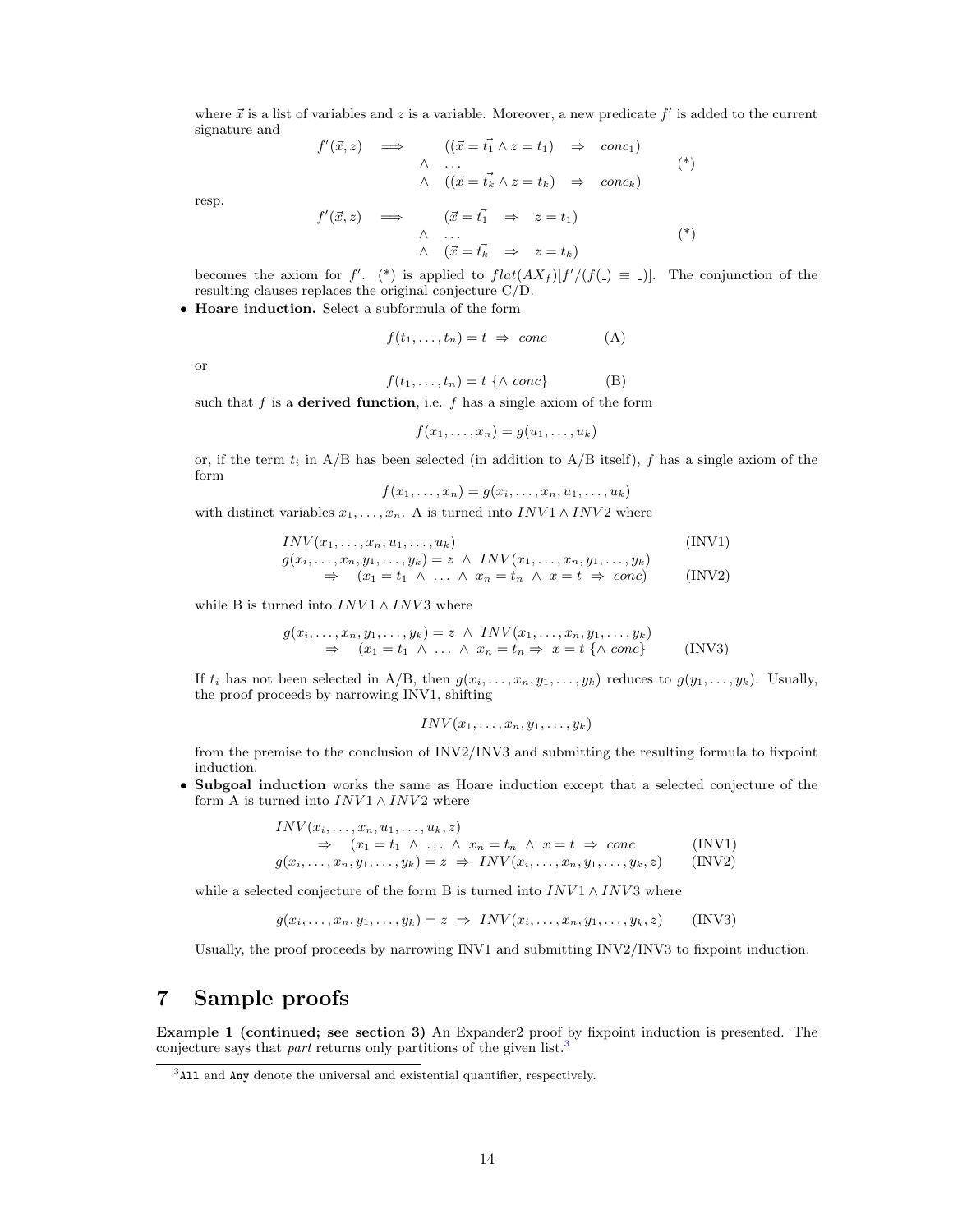```
part(s,p) \implies s = flatten(p)Applying fixpoint induction w.r.t.
  part([x],[[x]])
& (part(x:y:s,[x]:p) \leq == part(y:s,p))& (\text{part}(x:y:s,x:s':p) \iff \text{part}(y:s,s':p))at position [] of the preceding formula leads to
All x:([x] = flatten[[x]]) &
All x \ y \ s \ p:(y:s = flatten(p) \ ==> x:y:s = flatten([x]:p)) \ &All x \ y \ s \ p \ s' : (y : s = flatten(s': p) \ == \ x : y : s = flatten(x : s': p))
```
The reducts have been simplified.

Applying the axiom resp. theorem

 $flatten(s:p) = s++flatten(p)$ 

at positions [2,0,1,1],[2,0,0,1],[1,0,1,1],[0,0,1] of the preceding formula leads to

 $[] =$  flatten $[]$ 

The reducts have been simplified.

Narrowing the preceding formula leads to

True

A proof by Noetherian induction of the same conjecture is less straightforward and needs more interaction. The induction hypothesis must be applied two times:

 $part(s,p) \implies s = flatten(p)$ 

Selecting induction variables at position [0,0] of the preceding formula leads to

All  $p:(part(!s,p) \implies !s = flatten(p))$ 

Applying the axioms

```
flatten[] = []
& flatten(s:p) = s++flatten(p)
& part([x],[[x]])
& (part(x:y:s,[x]:p) \leq == part(y:s,p))& (part(x:y:s,x:s':p) \leq == part(y:s,s':p))
```
at positions [0,1,1],[0,0] of the preceding formula leads to

```
All x: (!s = [x] == > [] = flatten[]) &
All x y s p0:(!s = x:y:s & part(y:s,p0) ==> y:s = flatten(p0)) &
All x y s s' p0:(!s = x:y:s % part(y:s,s':p0) ==> y:s = s'++flatten(p0))
```
The reducts have been simplified.

Applying the axiom resp. theorem

 $flatten[] = []$ 

at position [0,0,1,1] of the preceding formula leads to

```
All x y s p0:(!s = x:y:s & part(y:s,p0) ==> y:s = flatten(p0)) &
All x y s s' p0:(!s = x:y:s & part(y:s,s':p0) ==> y:s = s'++flatten(p0))
```
The reducts have been simplified.

Shifting subformulas at position [0,0,0,1] of the preceding formula leads to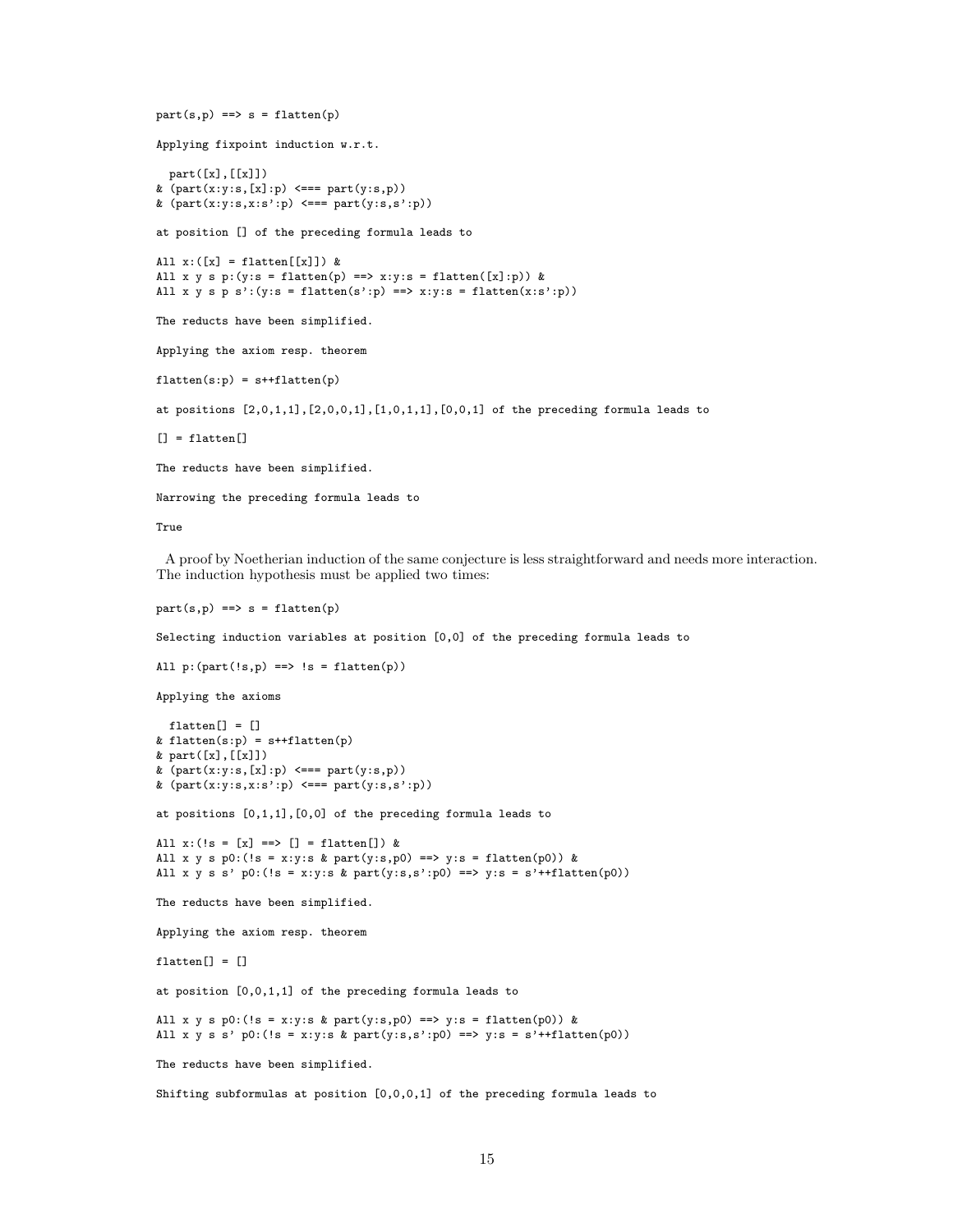```
All x y s p0:(!s = x:y:s ==> (part(y:s,p0) ==> y:s = flatten(p0))) &
All x y s s' p0:(!s = x:y:s & part(y:s,s':p0) ==> y:s = s'++flatten(p0))
Applying the induction hypothesis
part(s,p) ===> (!s \rightarrow s ==> s = flatten(p))at position [0,0,1,0] of the preceding formula leads to
All x \ y \ s \ p0:(!s = x:y:s \ & (x:y:s \ & & y:s ==& y:s = flatten(p0)) ==>y:s = flatten(p0)) &
All x \ y \ s \ s' \ p0: (!s = x:y:s \ k \ part(y:s,s':p0) \ ==> y:s = s'++flatten(p0))The reducts have been simplified.
Applying the axioms
 x:s \rightarrow s& (x \gg y \ll == x \gg y)at position [0,0,0,1,0] of the preceding formula leads to
All x \ y \ s \ s' \ p0: (!s = x:y:s \ k \ part(y:s,s':p0) \ == y:s = s'+flatent(p0))The reducts have been simplified.
Shifting subformulas at position [0,0,1] of the preceding formula leads to
All x \ y \ s \ s' \ p0: (!s = x: y: s ==) \ (part(y: s, s': p0) == y: s = s'++flatten(p0)))Applying the induction hypothesis
part(s,p) ===> (!s >> s ==> s = flatten(p))
at position [0,1,0] of the preceding formula leads to
All x \ y \ s \ s' \ p0: (!s = x: y: s \ & (x: y: s \ > y: s == y: s = \text{flatten}(s': p0)) ==)
                  y:s = s'+flatten(p0))
The reducts have been simplified.
Applying the axioms
 x: s \rightarrow s& (x \gg y \iff x = 0 \times y)at position [0,0,1,0] of the preceding formula leads to
All x \ y \ s \ s' \ p0:(!s = x:y:s \ & y:s = flatten(s':p0) == y:s = s'+flatent(n(p0))The reducts have been simplified.
Applying the axiom resp. theorem
s++flatten(p) = flatten(s:p)
at position [0,1,1] of the preceding formula leads to
True
```
Example 2 (continued; see section 3) An Expander2 proof by coinduction is presented. The conjecture says that *blink* and *1:blink* contain infinitely many zeros.

fair(eq(0))(blink) & fair(eq(0))(1:blink)

Applying coinduction w.r.t.

 $(fair(f)(s) ==> exists(f)(s) & fair(f)(tail(s)))$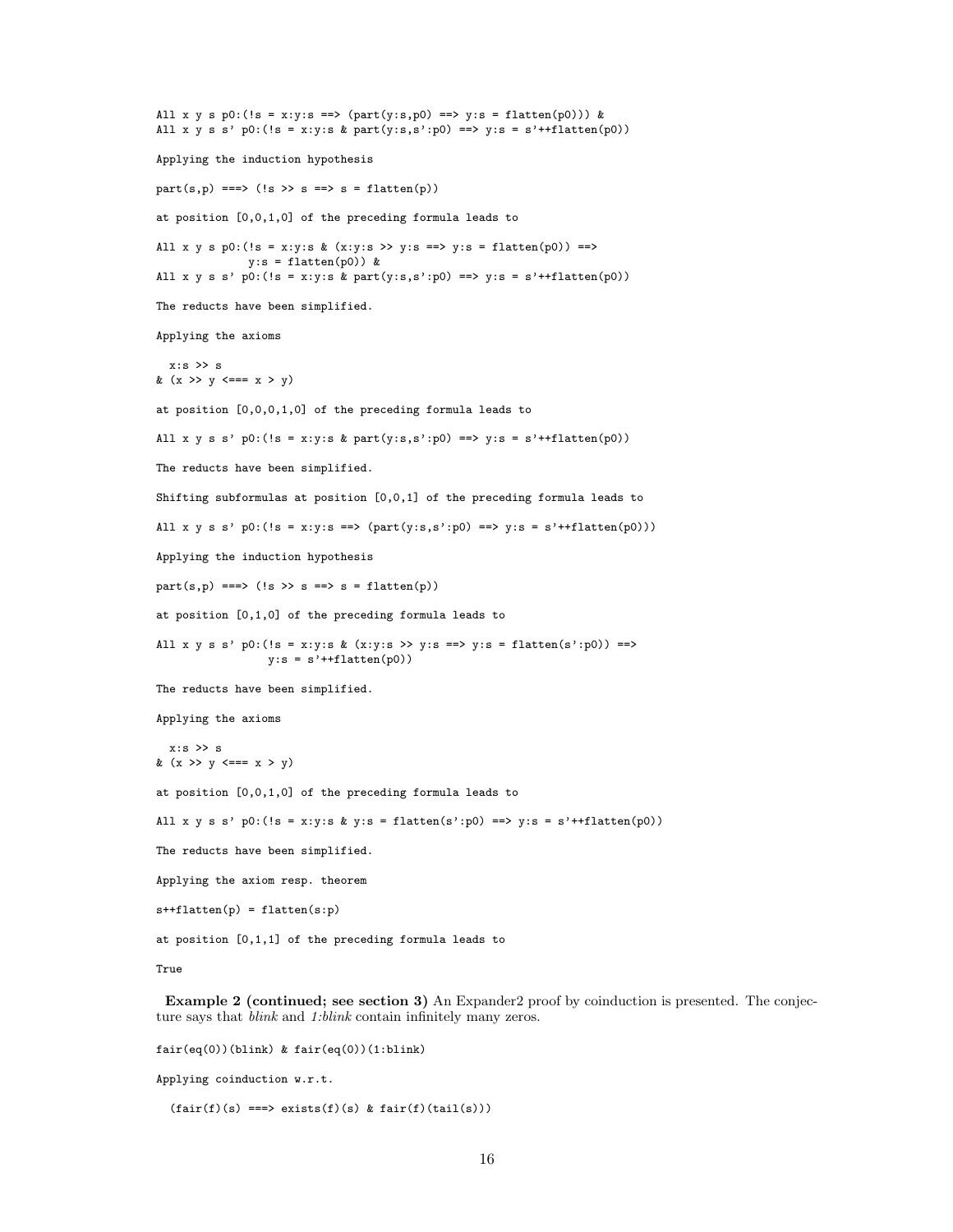at position [] of the preceding formula leads to

exists(eq(0))(1:blink) & tail(blink) = 1:blink & exists(eq(0))(blink) | exists(eq(0))(1:blink) & tail(blink) = blink & exists(eq(0))(blink)

The reducts have been simplified.

Narrowing the preceding formula (3 steps) leads to

True

Example 3 (continued; see section 3) An Expander2 proof by coinduction is presented. The conjecture says that states  $3$  and  $4$  satisfy the predicate  $X$ .

 $X(3)$  &  $X(4)$ 

Applying coinduction w.r.t.

 $(Y(st) == y(st))$  $& (X(st) ==> OB(b)(X(st))$ 

at position [] of the preceding formula leads to

```
Y(3) & Y(4) & OB(b)(X0)(3) & OB(b)(X0)(4)
```
The reducts have been simplified.

Narrowing the preceding formula (25 steps) leads to

True

Example 4 (continued; see section 3) An Expander2 proof by coinduction is presented. The conjecture says that updating an array  $f$  above index  $j$ , which represents the top pointer of the stack implemented by  $f$ , does not change the semantics of  $f$  as a stack.

 $i > j == > (upd(i, x, f), j)$  "  $(f, j)$ Applying coinduction w.r.t.  $s$   $s$   $s$   $==$   $top(s) = top(s')$  &  $pop(s)$   $top(p(s'))$ at position [] of the preceding formula leads to All i j x  $f:(i > j == > top(upd(i, x, f), j) = top(f, j))$  & All i  $j \times f: (i \gt j ==$ Any i0 j0 x0 f0:(i0 > j0 & pop(upd(i,x,f),j) = (upd(i0,x0,f0),j0) &  $pop(f, j) = (f0, j0))$ The reducts have been simplified. Applying the axioms  $pop(f, i) = (f, pred(i))$ &  $top(f, i) = get(f, i)$ at positions [1,0,1,0,2,0],[1,0,1,0,1,0],[0,0,1,1],[0,0,1,0] of the preceding formula leads to All i j: $(i > j == > i > pred(j))$  & All i j x  $f:(i > j == > get(upd(i, x, f), j) = get(f, j))$ 

The reducts have been simplified.

Applying the axioms

 $get(upd(i, x, f), i) = entry(x)$ &  $(\text{get}(\text{upd}(i, x, f), j) = \text{get}(f, j) \iff j = j$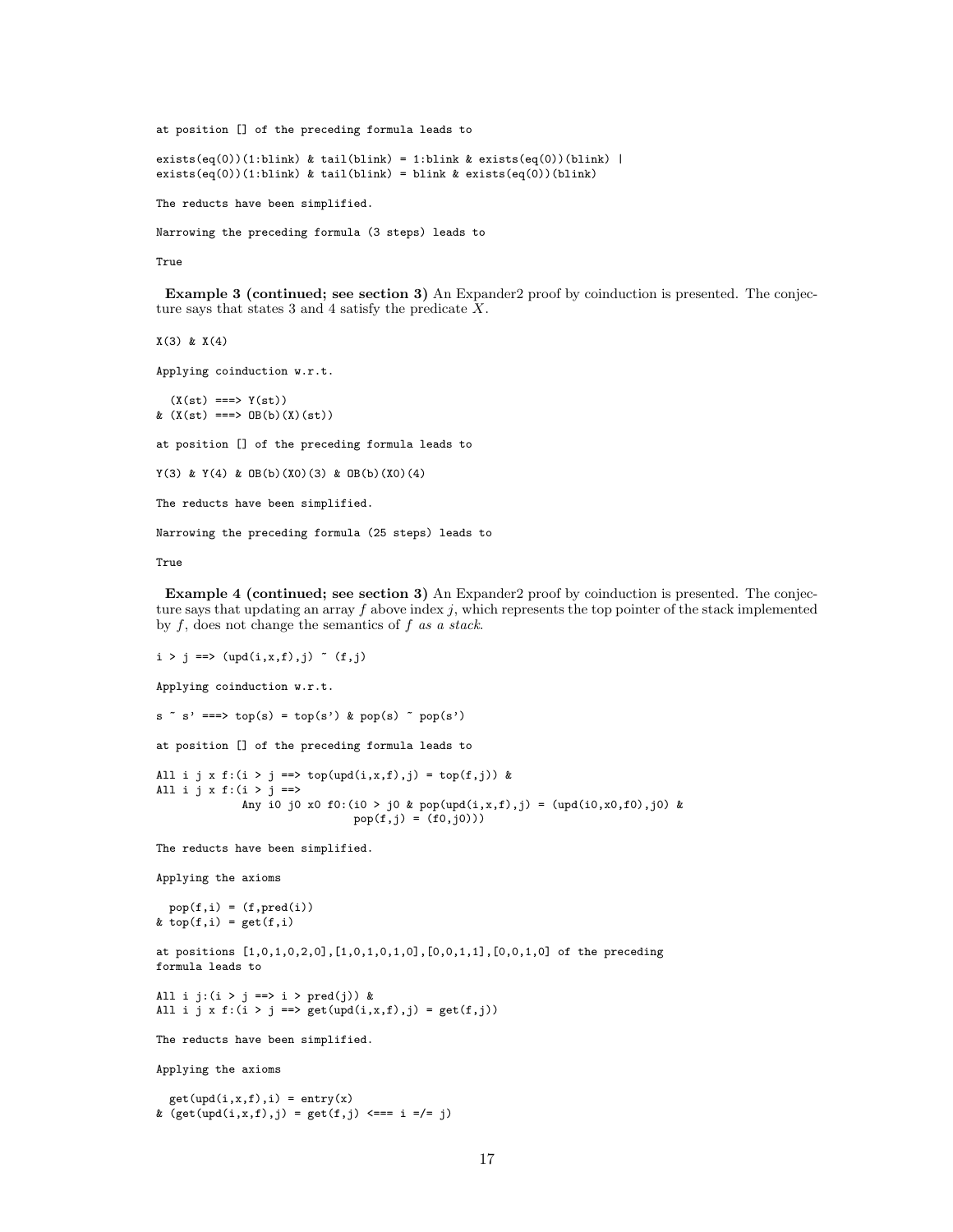at position [1,0,1,0] of the preceding formula leads to

All i j: $(i > j == > i > pred(j))$ 

The reducts have been simplified.

Applying the theorem

 $i > j == > i > pred(j)$ 

at position [0,0] of the preceding formula leads to

True

Example 5 (continued; see section 3) At first, the logical equivalence between two relational inclusions is proved.

All  $x \, y: (((\mathbb{Q} * \mathbb{R}) < = S)(x, y)) \iff \mathbb{A} \mathbb{1} x \, y: (((\mathbb{T}(\mathbb{Q}) * \mathbb{C}(S)) < = C(\mathbb{R})) (x, y))$ 

Narrowing the preceding formula (7 steps) leads to

All  $x \ y \ z: (Q(x, z) \ & R(z, y) \ ==> S(x, y)) \ \leq\!=\!\cdot\;$ All x y z0: $(Q(z0, x) \& \text{notS}(z0, y) ==) \text{notR}(x, y))$ 

The reducts have been simplified.

Shifting subformulas at positions [1,0,0,1],[1,0,1] of the preceding formula leads to

All  $x \ y \ z: (Q(x, z) \ & R(z, y) \ ==> S(x, y)) \ \leq\equiv\;$ All x y z0: $(R(x,y)$  & Q(z0,x) ==> S(z0,y))

Simplifying the preceding formula (2 steps) leads to

True

Secondly, the equality of the domains of two relations is derived to a formula that expresses the property that  $R$  is right-unique. Hence the derivation proves that the equality holds true whenever  $R$  is right-unique.

All x  $y:((dom((R/\langle R*(I))\rangle)/\langle C(I)*R\rangle)\langle=>\dom(((C(I)*R/\langle R)*C(I))/\langle R\rangle)(x,y))$ 

Narrowing the preceding formula (33 steps) leads to

All  $x z: (R(x, z) \& Any z0: (R(x, z0) \& z0 = /= z) ==$ Any z1:(Any z2:(Any z3:(x =/= z3 & R(z3,z2)) & R(x,z2) & z2 =/= z1) &  $R(x,z1))$ 

The reducts have been simplified.

Substituting z for z1 at position [0,0,0,1] of the preceding formula leads to

All  $x z: (R(x, z) \& Any z0: (R(x, z0) \& z0 = /= z) ==$ Any z2:  $(\text{Any } z3: (x = / = z3 \& R(z3, z2)) \& R(x, z2) \& Z2 = / = z)$ 

The reducts have been simplified.

Substituting z for z2 at position [0,0,0,1] of the preceding formula leads to

All  $x z:(R(x,z) \& Any z0:(R(x,z0) \& z0 =& -z) =& -\lambda Any z3:(x =& -z3 \& R(z3,z))) \&$ All x z: $(R(x, z)$  & Any z0: $(R(x, z0)$  & z0 =/= z) ==> False)

The reducts have been simplified.

Substituting x for z3 at position [0,0,0,0,0] of the preceding formula leads to

All  $x z: (R(x, z) \& Any z0: (R(x, z0) \& z0 = /= z) ==& False)$ 

The reducts have been simplified.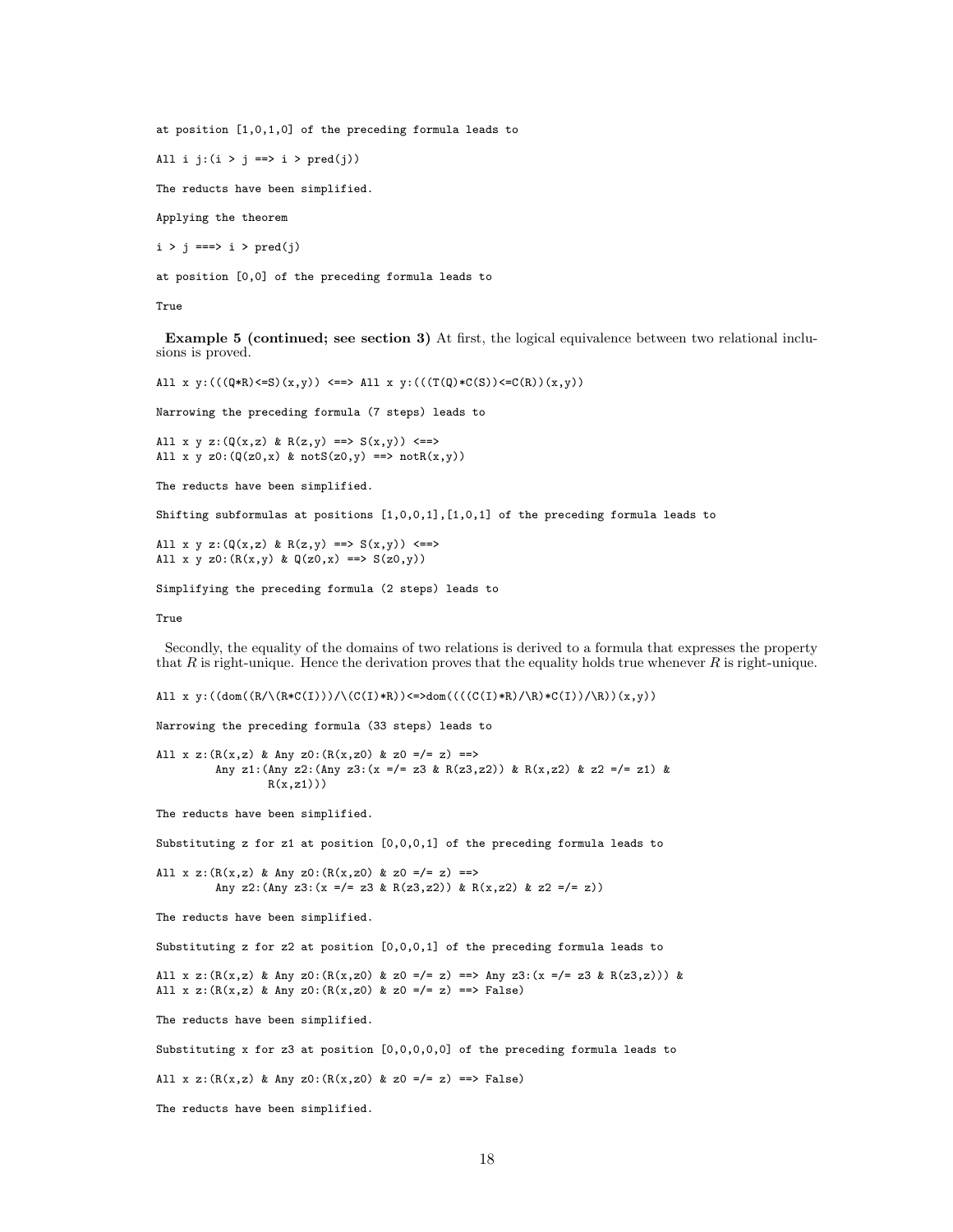The third derivation is a proof of Newman's Lemma by Noetherian induction:  $R$  is confluent if  $R$  is well-founded and locally confluent. Local confluence is used in the proof at (\*). The well-foundedness of R enters the proof in terms of the fact that the induction ordering  $\gg$  is defined as the transitive closure of  $R$  (see Example 5 in section 3).

 $star(R)(x,y)$  &  $star(R)(x,z)$  ==> Any u:(star(R)(y,u) & star(R)(z,u))

Selecting induction variables at position [0,0,1] of the preceding formula leads to

```
All R y z: star(R) (!x, y) & star(R)(!x, z) ==>
           Any u: (star(R)(y,u) \& stat(R)(z,u)))
```
Applying the axioms

```
star(R)(x,x)& (\text{star}(R)(x, z) \leq x == R(x, y) \& \text{star}(R)(y, z))at positions [0,0,1],[0,0,0] of the preceding formula leads to
All R y z: (Any y0: (R(!x,y0) & star(R)(y0,y)) &
           Any y1: (R(!x,y1) \& \text{star}(R)(y1,z)) ==>
           Any u: (star(R)(y, u) \& stat(R)(z, u))) &
All R y y0:(R(!x,y0) & star(R)(y0,y) = > Any u:(star(R)(y,u) & star(R)(!x,u)) &
All R:(Any u:(star(R)(!x,u)))
The reducts have been simplified.
Substituting !x for u at position [2,0,0,1] of the preceding formula leads to
All R y z:(Any y0:(R(!x,y0) & star(R)(y0,y)) &
           Any y1: (R(!x,y1) \& \text{star}(R)(y1,z)) ==Any u: (star(R)(y, u) \& stat(R)(z, u))) \&All R y y0:(R(!x,y0) & star(R)(y0,y) = > Any u:star(R)(y,u) & star(R)(!x,u)) &
All R:(star(R)(!x,!x))
The reducts have been simplified.
Substituting y for u at position [1,0,1,0,0,1] of the preceding formula leads to
All R y z: (Any y0: (R(!x,y0) & star(R)(y0,y)) &
           Any y1: (R(!x,y1) \& \text{star}(R)(y1,z)) ==Any u: (star(R)(y, u) & star(R)(z, u))) &
All R y y0:(R(!x,y0) & star(R)(y0,y) ==> star(R)(y,y)) &
All R y y0:(R(!x,y0) & star(R)(y0,y) ==> star(R)(!x,y)) &
All R: (star(R)(!x, !x))The reducts have been simplified.
Applying the axioms
  star(R)(x,x)& (\text{star}(R)(x, z) \leq x == R(x, y) \& \text{star}(R)(y, z))at positions [3,0],[2,0,1],[1,0,1] of the preceding formula leads to
All R y z:(Any y0:(R(!x,y0) & star(R)(y0,y)) &
           Any y1:(R(!x,y1) & star(R)(y1,z)) ==Any u: (star(R)(y, u) \& stat(R)(z, u)))The reducts have been simplified.
Moving up quantifiers at positions [0,0,0],[0,0,1] of the preceding formula leads to
All R y z:(Any y1 y0:(R(!x,y0) & star(R)(y0,y) & R(!x,y1) & star(R)(y1,z)) ==>
           Any u: (star(R)(y, u) \& stat(R)(z, u)))Applying the theorem
R(x,y) & R(x,z) ===> Any u:(star(R)(y,u) & star(R)(z,u))
```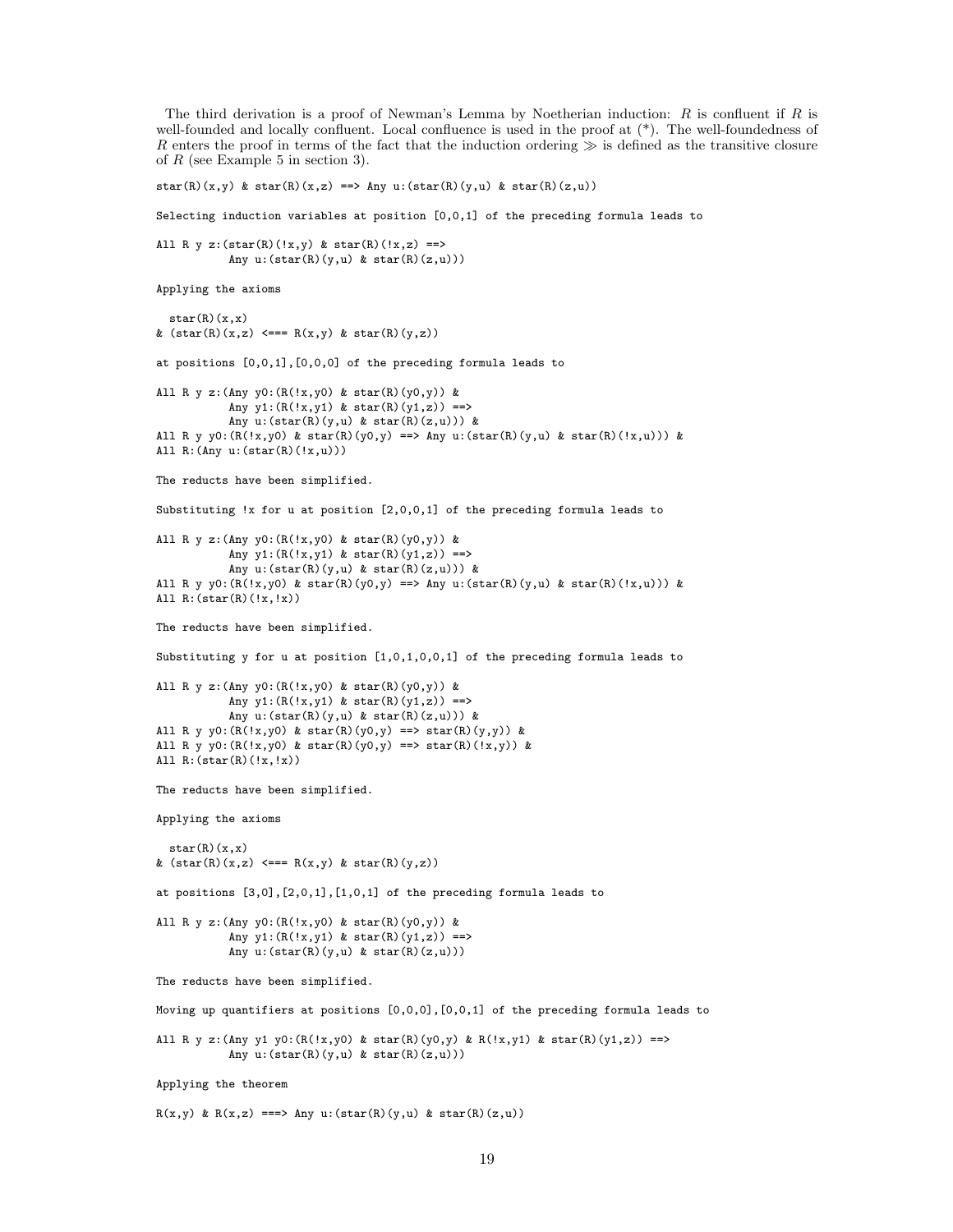```
at positions [0,0,0,0],[0,0,0,2] of the preceding formula leads to
All R y z y1 y0:(R(!x,y0) & R(!x,y1) & Any u0:(star(R)(y0,u0) & star(R)(y1,u0)) &
                 star(R)(y0,y) & star(R)(y1,z) ==>
                 Any u: (star(R)(y, u) \& stat(R)(z, u)))The reducts have been simplified.
Moving up quantifiers at position [0,0,2] of the preceding formula leads to
All R y z y1 y0:(Any u0:(R(!x,y0) & R(!x,y1) & star(R)(y0,u0) & star(R)(y1,u0) &
                          star(R)(y0,y) & star(R)(y1,z)) ==Any u: (star(R)(y, u) \& stat(R)(z, u)))Applying the induction hypothesis
star(R)(x,y) & star(R)(x,z) ===>
(!x \gg x ==> Any u:(star(R)(y,u) &star(R)(z,u)))at positions [0,0,0,2],[0,0,0,4] of the preceding formula leads to
All R y z y1 y0 u0: (\text{star}(R)(y0, u0)) & star(R)(y0, y) &
                     (!x \gg y0 == > Any u1:(star(R)(u0,u1) & start(R)(y,u1))) &R(!x,y0) & R(!x,y1) & star(R)(y1,u0) & star(R)(y1,z) ==>
                    Any u: (star(R)(y, u) \& stat(R)(z, u)))The reducts have been simplified.
Applying the induction hypothesis
star(R)(x,y) & star(R)(x,z) ===>
(!x \gg x ==> Any u:(star(R)(y,u) &star(R)(z,u)))at positions [0,0,5],[0,0,6] of the preceding formula leads to
All R y z y1 y0 u0: (\text{star}(R)(y1, u0)) & star(R)(y1, z) &
                     (!x \gg y1 ==> Any u2:(star(R)(u0,u2) &star (R)(z,u2))) >star(R)(v0, u0) & star(R)(v0, v) &
                     (!x \gg y0 ==> Any u1:(star(R)(u0,u1) &star (R)(y,u1))) >R(!x,y0) & R(!x,y1) ==>
                    Any u: (star(R)(y, u) \& stat(R)(z, u)))The reducts have been simplified.
Applying the axioms
  (x \gg y \iff x == R(x,y))& (x \gg z \iff R(x,y) \& \text{star}(R)(y,z))at positions [0,0,5,0],[0,0,2,0] of the preceding formula leads to
All R y z y1 y0 u0:(R(!x,y0) & R(!x,y1) & star(R)(y1,u0) & star(R)(y1,z) &
                    Any u2: (star(R)(u0, u2) \& stat(R)(z, u2)) \& stat(R)(y0, u0) \&star(R)(y0,y) & Any u1:(star(R)(u0,u1) & star(R)(y,u1)) ==>
                    Any u: (star(R)(y, u) \& star(R)(z, u)))The reducts have been simplified.
Moving up quantifiers at positions [0,0,4], [0,0,7] of the preceding formula leads to
All R y z y1 y0 u0:(Any u1 u2:(R(!x,y0) & R(!x,y1) & star(R)(y1,u0) &
                                star(R)(y1,z) & star(R)(u0,u2) & star(R)(z,u2) &
                                star(R)(y0,u0) & star(R)(y0,y) & star(R)(u0,u1) &
                                star(R)(y,u1)) ==Any u: (star(R)(y,u) \& stat(R)(z,u)))
```
Applying the induction hypothesis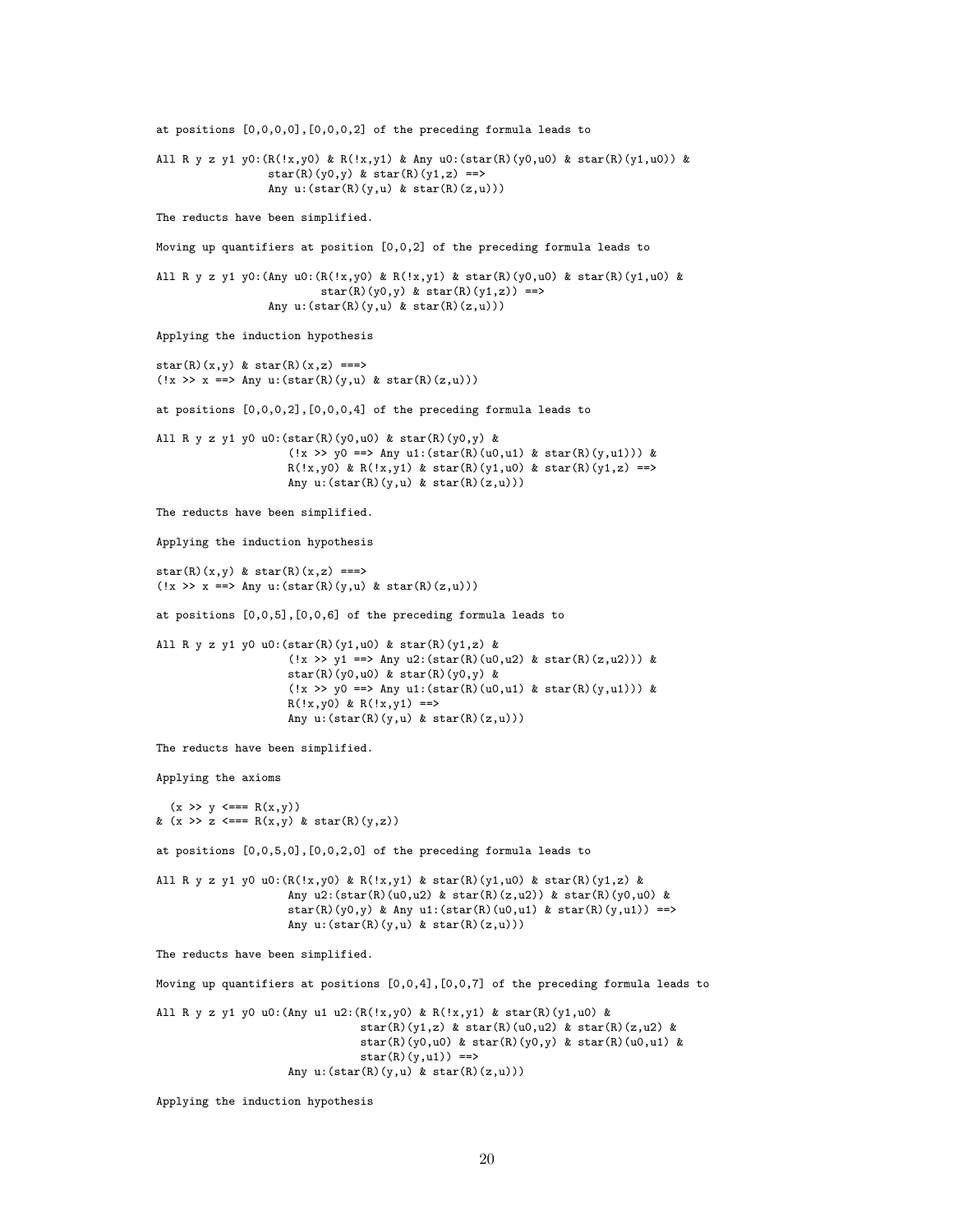```
star(R)(x,y) & star(R)(x,z) ===>
(!x \gg x ==> Any u:(star(R)(y,u) &star(R)(z,u)))at positions [0,0,0,4],[0,0,0,8] of the preceding formula leads to
All R y z y1 y0 u0 u1 u2: ((!x \gg u0 ==)Any u3: (star(R)(u2, u3) \& star(R)(u1, u3))) \&R(!x,y0) & R(!x,y1) & star(R)(y1,u0) & star(R)(y1,z) &
                           star(R)(z,u2) & star(R)(y0,u0) & star(R)(y0,y) &
                           star(R)(y,u1) ==>
                          Any u: (star(R)(y, u) \& stat(R)(z, u)))The reducts have been simplified.
Applying the axioms
  (x \gg y \iff f(x,y))& (x \gg z \iff R(x,y) \& \text{star}(R)(y,z))at position [0,0,0,0] of the preceding formula leads to
All R y z y1 y0 u0 u1 u2: (R(!x,y0) \& R(!x,y1) \& star(R)(y1,u0) \& star(R)(y1,z) \&star(R)(z,u2) & star(R)(y0,u0) & star(R)(y0,y) &
                           star(R)(y, u1) &
                          Any u3:(star(R)(u2,u3) & star(R)(u1,u3)) ==>
                          Any u: (star(R)(y, u) \& stat(R)(z, u)))The reducts have been simplified.
Moving up quantifiers at position [0,0,8] of the preceding formula leads to
All R y z y1 y0 u0 u1 u2:(Any u3:(R(!x,y0) & R(!x,y1) & star(R)(y1,u0) &
                                   star(R)(y1, z) & star(R)(z, u2) &
                                   star(R)(y0,u0) & star(R)(y0,y) &
                                   star(R)(y, u1) & star(R)(u2, u3) &
                                   star(R)(u1,u3)) ==Any u: (star(R)(y, u) \& stat(R)(z, u)))Applying the theorem
star(R)(x,y) & star(R)(y,z) ===> star(R)(x,z)at positions [0,0,0,7],[0,0,0,9] of the preceding formula leads to
All R y z y1 y0 u0 u2 u3:(star(R)(y,u3) & R(!x,y0) & R(!x,y1) & star(R)(y1,u0) &
                           star(R)(y1,z) & star(R)(z,u2) & star(R)(y0,u0) &
                          star(R)(y0,y) & star(R)(u2,u3) ==>
                          Any u: (star(R)(y, u) \& stat(R)(z, u)))The reducts have been simplified.
Applying the theorem
star(R)(x,y) & star(R)(y,z) ===> star(R)(x,z)
```
at positions [0,0,5],[0,0,8] of the preceding formula leads to

True

# 8 Conclusion

We have given an overview of Expander2 with special focus on the system's prover capabilities. Other features, such as the generation, editing and combination of pictorial term representations or the use of state terms by the simplifier are described in detail in [\[22\]](#page-22-6). Future work on Expander2 and on the underlying Swinging Types approach will concentrate on the following: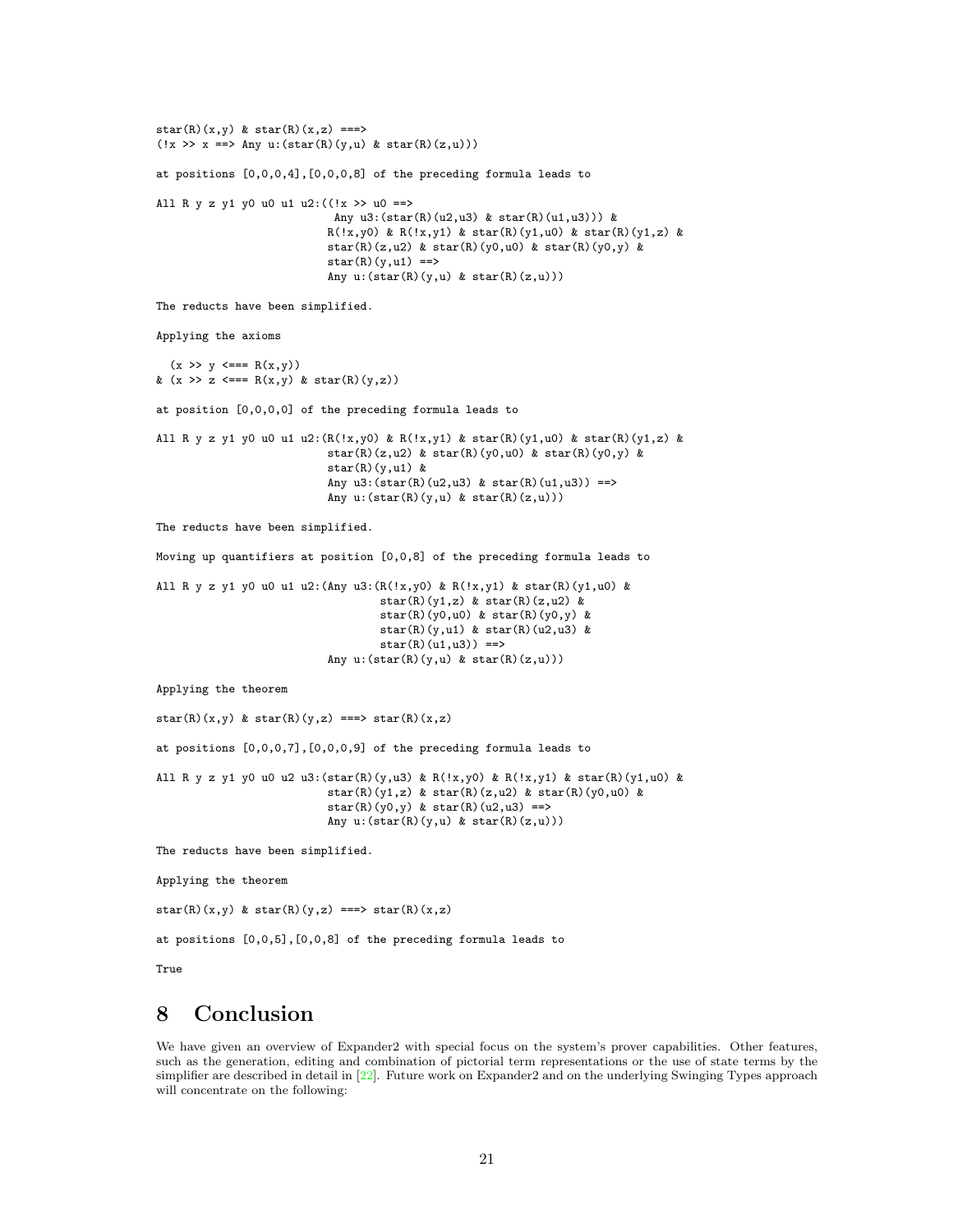➢ Representation of coalgebraic data types in terms of coinductively defined functions and of corresponding subtypes defined in terms of co-Horn clauses for membership predicates or *coequalities*. First steps towards this extension can be found in [\[19\]](#page-22-2). Coalgebraic specifications are also dealt with in, e.g., [\[6,](#page-22-12) [24,](#page-22-13) [9,](#page-22-14) [11\]](#page-22-15). O'Haskell records [\[12\]](#page-22-3) may be suitable for embedding standard coalgebraic data types into the simplifier.

 $\geq$  Compilers that translate functional or relational programs written in, e.g., Haskell, Maude [\[10\]](#page-22-7), Prolog or Curry [\[7\]](#page-22-16) into simplification rules. This might involve the combination of particular programming language constructs and their semantics with the pure algebraic-logic semantics of Expander2 specifications. Related work has been done by combining the algebraic specification language CASL [\[3\]](#page-21-2) with Haskell [\[26\]](#page-22-17).

➢ A compiler of UML class diagrams and OCL constraints into Expander2 specifications has been developed in a students' project. This yields a basis for proving invariants, reachabilities and other safety or liveness properties of object-oriented specifications within Expander2.

➢ Commands for the automatic generation of particular axioms, theorems or simplification rules. Such commands are already available for specifying complement predicates, deriving "generic" lemmas from the least/greatest fixpoint semantics of relations and for turning co-Horn axioms into equivalent Horn axioms (see [\[22\]](#page-22-6), Axioms menu).

<span id="page-21-5"></span> $\geq$  Simplification rules that cooperate with other theorem provers [\[2,](#page-21-3) [23,](#page-22-18) [28,](#page-22-19) [29,](#page-22-20) [30\]](#page-22-21) or constraint solvers [\[4\]](#page-21-4) via tailor-made interfaces.



Figure [3.](#page-21-5) Narrowing versus (co)induction

 $\geq$  Narrowing and fixpoint (co)induction complement each other with respect to the direction axioms are combined with conjectures: In the first case, axioms are applied to conjectures, and the proof proceeds by transforming the modified conjectures. In the second case, conjectures are applied to axioms and the proof proceeds by transforming the modified axioms. Moreover, narrowing on a predicate  $p$  is, at first, a computation rule, i.e. a rule for evaluating  $p$ , while fixpoint induction on  $p$  is a proof rule, i.e. a rule for proving something about  $p$ . Strinkingly, the situation turns upside down for copredicates: narrowing on a copredicate  $q$  is rather a proof rule, whereas coinduction on  $q$  is used as a computation rule (see [3\)](#page-21-5). This observation makes it worthwhile to look for a uniform proof/computation strategy that uses fixpoint (co)induction already at the medium level of interaction.

➢ The range of applications of Expander2 will be investigated and extended by further case studies. Most specifications designed and proofs and computations performed with the system up to now are listed and classified in the Examples section of the manual  $[22]$ . So far, the above-mentioned students' project for translating UML/OCL specifications into Expander2 has led to the most extensive examples.

### References

- <span id="page-21-1"></span>[1] S. Antoy, R. Echahed, M. Hanus, A Needed Narrowing Strategy, Journal of the ACM 47 (2000) 776-822
- <span id="page-21-3"></span>[2] Automated Reasoning Systems, http://www-formal.stanford.edu/clt/ARS/systems.html
- <span id="page-21-2"></span>[3] M. Bidoit, P.D. Mosses, CASL User Manual, Springer LNCS 2900 (2004)
- <span id="page-21-4"></span>[4] Th. Frühwirth, S. Abdennadher, Essentials of Constraint Programming, Springer 2003
- <span id="page-21-0"></span>[5] R. Giegerich, A Systematic Approach to Dynamic Programming in Bioinformatics. Parts 1 and 2: Sequence Comparison and RNA Folding, Report 99-05, Technical Department, University of Bielefeld 1999